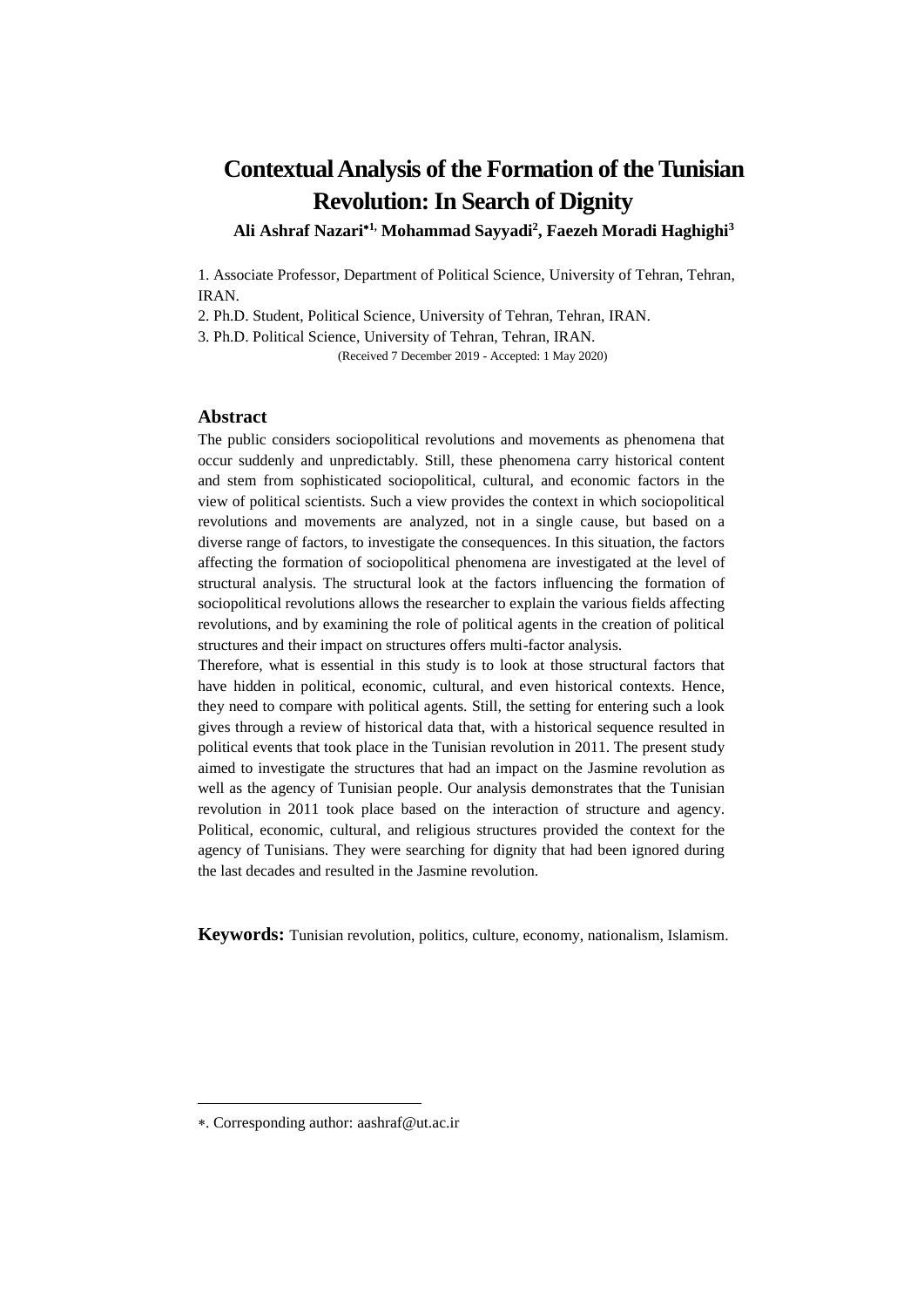# **Introduction**

After the end of World War II in 1945, there were gradually independent movements in the Third World that had anti-colonial and nationalist characteristics. "When most Islamic countries came to political independence under the tutelage of European governments, the ideologies of protest and radical reform were shaped by Western democratic, socialist, and Marxist approaches" (Esposito and Wall, 1992: 21). Socialist aspects, regarding the effects of Marxism on these movements, took on in some countries. At first, these movements had a nationalistic side. The Muslim nations or in other words, the Arab Middle East, Since World War II, has gained independence from foreign powers and even in some cases have achieved some degree of national cohesion, in many cases still, the freedom of these countries has been superficial because of economic backwardness and being dependent on Western powers (Enayat, 2001: 222). In fact, since the end of World War II, the process of so-called anti-colonial nationalism has been the last of the social movements for independence in the Arab Middle East. Between the two world wars, Arab nationalism was String thinned by four factors: **A)** Granting sovereignty.

**B)** Involvement of the Great Powers.

**C)** The third was the extinction of the Ottoman Empire and the emergence of the mandate system.

**D)** Increasing contact of Arab societies with Western thought (Barnet, 1994: 323-324).

In this process, political and social movements formed in Tunisia, known as the French colony. "The new social classes that had educated in France eventually challenged French domination by preparing beliefs and people. Being a protectorate was challenged and defeated in its secular terms; the political and religious elites that once ruled the country were overwhelmed by new French-educated petty-bourgeois men. Habib Bourguiba, who eventually became the president of Tunisia, is the most prominent example among them" (Anderson, 2003). The efforts of the people and political groups in 1956 led to Tunisia's independence, and it joined the rest of the Third World in forming an independent state. This autonomy did not mean that the colonialist ideas banished from all the rulers' minds in the country. The central figure of the official nationalist and secularist ideologies was reflected in the rejection of religion and the marginalization of religious forces. They believed that the separation of religion from the state would lead to its decline into the sphere of individual morality, and the pursuit of some kind of "Etatism" could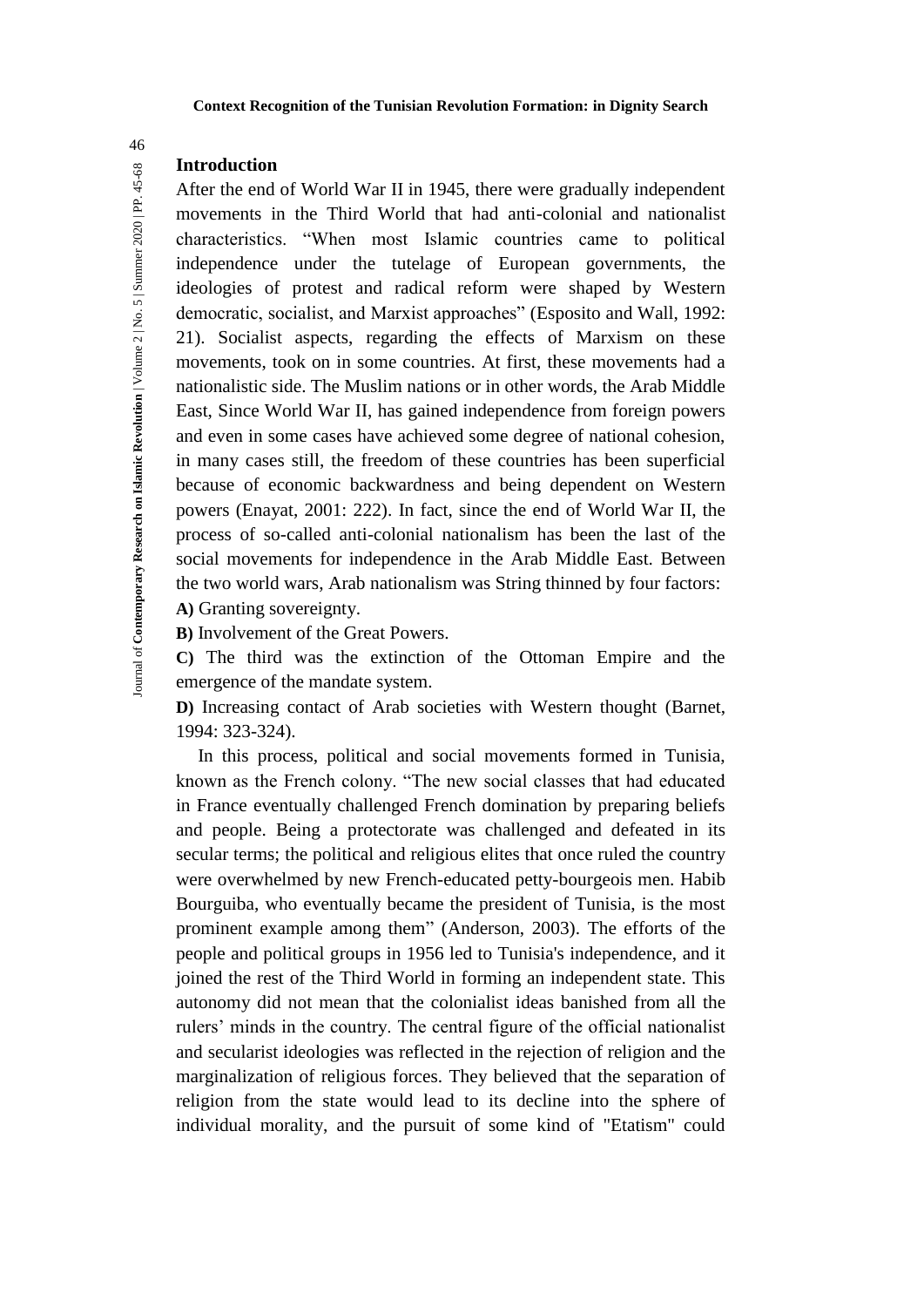"This response is based on the belief in the superiority of Western modernity and Westernization as providing an answer to contemporary problems. However, those in non-Western societies attracted to Western modernity have a selective version of its meaning. Some-especially secular intellectuals-emphasize the social dimensions of Westernization, hoping for the liberation of society and freedom from governmental tutelage. Political elites, by contrast, are attracted to such aspects of Western modernity as the focus of power and the creation of effective bureaucracies, modern armies, and functioning economies" (Hunter, 2004: 25).

Therefore, the reforms in this period were mostly non-religious and were based on Western patterns of growth and development, reflected in the reform process in the Ottoman government (Tanzimat), Reza Shah's reform measures in Iran, Habib Bourguiba's in Tunisia, and Egypt's arrangements under Mustafa Kamil Pasha leadership. "This period that took place in various societies in the early years of the 20th century until the early 1970s and was called "The Movement Era" in the Arab world; in an era in which, especially after the collapse of the Ottoman Empire, enlightenment education sought to provide a liberal and secularist model of government" (Arkoun, 2004: 3). The ideology of this group of elites was based on Western and positivist Western and nineteenth-century European philosophies. Such concepts influenced it as constitutional government, power restriction, the rule of law, ideologies of nationalism, liberalism, and socialism. "This ideology, to varying degrees, had anticlerical sentiments and played a major role in spreading the concepts of modern nationalism throughout the Muslim world" (Hunter, 2001: 132- 133).

# **1. The Secular-Nationalist Discourse in Tunisia**

The secular-nationalist domination discourse as the central focus of identity formation from 1920 to 1970 moved forces. It reflected deep gaps in Islamic societies in the form of confrontation between secularists and Islamic traditionalists. It is because of religious authorities and clerics perceived the secularist ideology as a value-identity system that offered an alternative to Islamic identity with suspicion and fear. Edward Shills believes: "The first generation of populist political leaders in most of underdeveloped countries was westerners. But the prevailing current tendency to annoy the previous generation forced the next generation of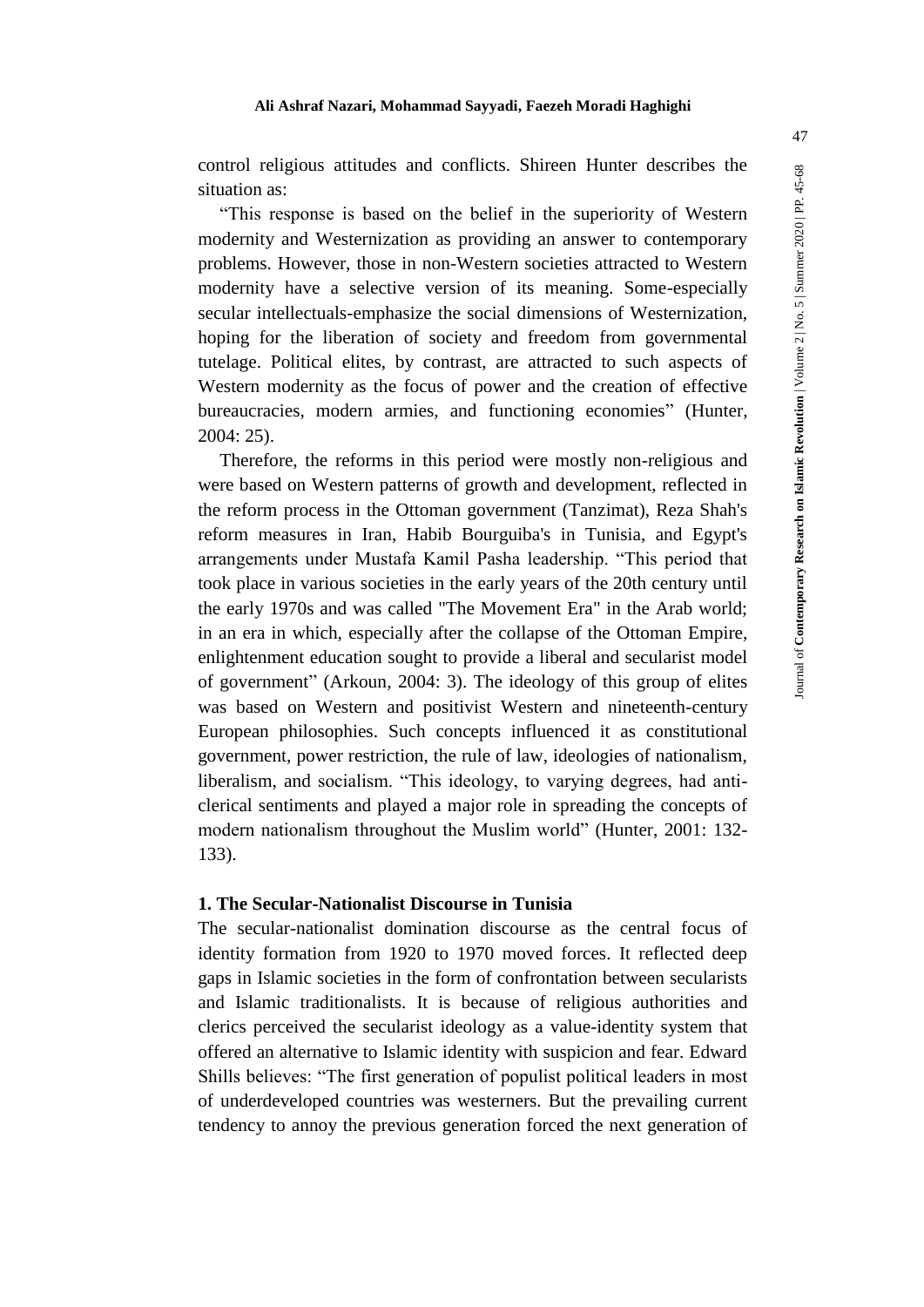intellectuals contrary to "Western culture" and allowed indigenous culture and tradition to become more dominant in their minds. Thus, the idea of ancient aboriginal culture sprang up to lead the nation to awaken and self-awareness" (Boroujerdi, 2005: 7).

The secularists were unable to recognize that their efforts to remake and erase the legacy of the past may lead to a change in the written history of the people, but the social behaviors and actions are at the root of the heritage, in forms inherited from the past, it cannot guarantee a change in social behavior, because "legacy is not just one's knowledge of the history of his/her ancestors, rather, it is the individual's commitment to replicating and enhancing past achievements and healing, compensating for past failures" (Safi, 2001: 212-213).

The emergence of new elite in Tunisia was the beginning of a government that lasted for many years. When Habib Bourguiba came to power in 1957, he was seen as a revolutionary leader who could bring about change in the country by dismantling colonial structures over the French. He changed in all political, social, economic, and even cultural spheres, however not only were these changes not in line with the popular independence movement but also it conflicted with the religious identity of the Tunisian people.

Hence, "Tunisia has witnessed a cultural crisis and attempts to F marginalize Islamic identity since the day after independence from France in 1956 until the fall of Ben Ali's government on January 14, 2011. As the leader of Tunisia's independence, Habib Bourguiba introduced secularism from France at all cultural, educational, social, economic, and political levels, and the notion of a modern and civilized government justified his secularist actions" (Masoudnia and Khani, 2012:146). Bourguiba pursued policies based on a view that theorized modernization in the context of secularism and the fight against religion. These policies were followed not only during the reign of Bourguiba but also after him, under Ben Ali's reign. Before Tunisia's independence, the conservative religious elites did not seek to enforce the sharia and the role of religion in politics. Still, after independence, and primarily due to the government's anti-religious policies, it provided the necessary impetus for the religious elite's political activity. The government's anti-Islamic policies that came to power after the independence of this country in 1956 paved the way for the Islamist movement. Tunisia has endured two periods of dictatorship from freedom to the victory of the Jasmine Revolution in 2010.

Journal of **Contemporary Research on Islamic Revolution** | Volume 2 | No. 5 | Summer 2020 | PP. 45-68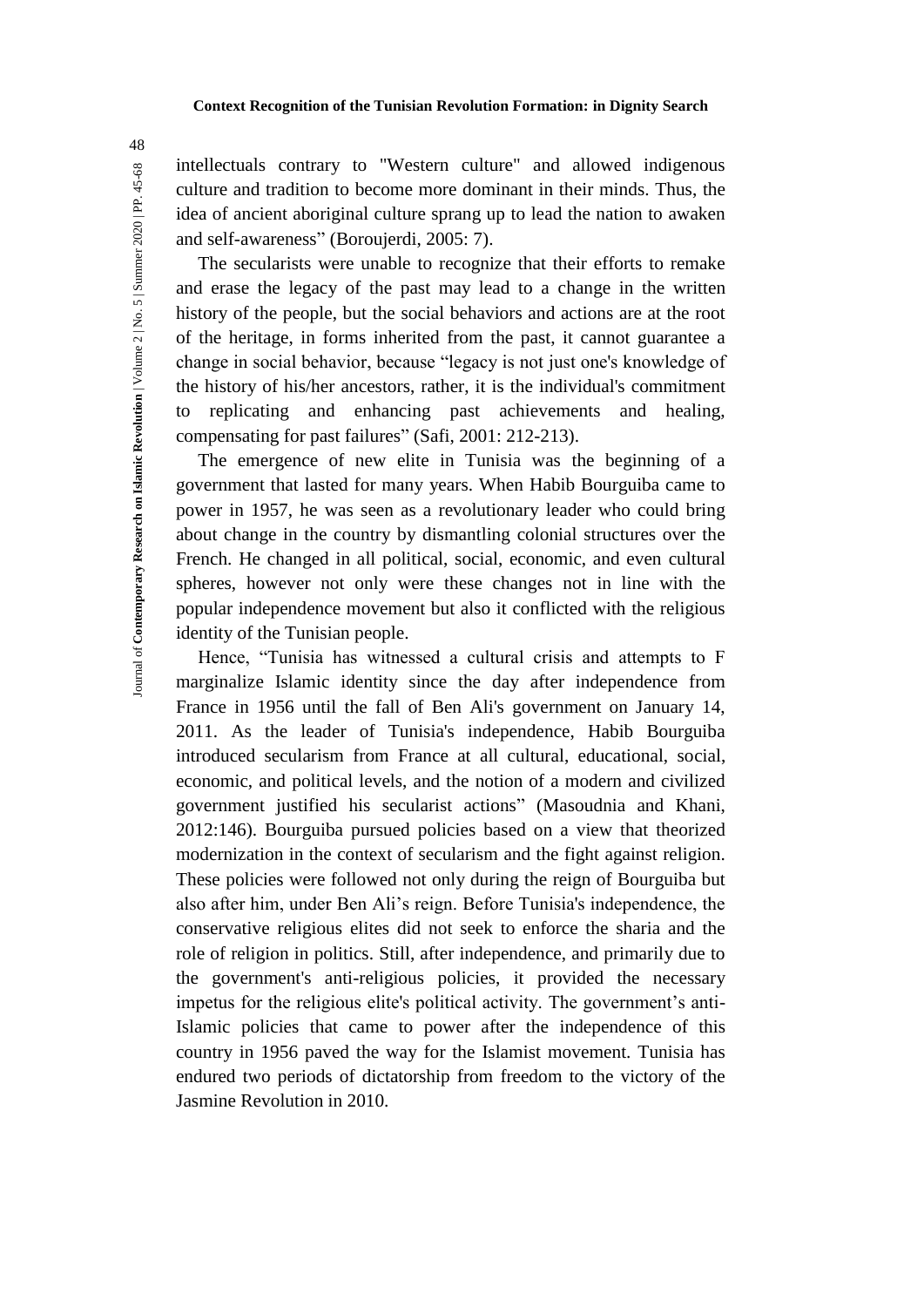Islamists have always struggled in these two periods, with the 31-year rule of "Habib Bourguiba" from independence until 1987, and the 23 year government of "Zine El Abidine Ben Ali" until the victory of the Jasmine revolution; Islamists have always tried to fight anti-Islamic policies.

In terms of religion, there was no fundamental difference between Bourguiba and Ben Ali. "Habib Bourguiba explicitly rejected Islam's claims to seize and lead non-religious authority" (Anderson 2003, 171). But anti-religious policies, not only during Bourgeois but followed up after him in the era of Ben Ali. Due to Bourguiba's policy failure in secular renewal and development, after his overthrow, reconciliation between the state and the religious elite was expected, but faithful persistence continued. These policies expanded the activities of Islamists through civic efforts and religious education. In such circumstances, although the state restricted the Islamist activities in the political field, but the exit from the political process made it possible for the Islamists to reinforce the beliefs and nurture of forces that later became politically active, especially within the party of "Ennahda."

# **2. The Emergence of the Discourse of Islamism**

<u>.</u>

Although Tunisian Islamists have involved in the fight against secular rulers in Tunisia, they have fought against the secularists has gradually created a line of distinction between them, and their outlook on the philosophy of Islamic State, duties of Islamic State and their authoritarian policies for the Islamic State have highlighted these lines of distinction. Thus, the Islamic movements in Tunisia comprise a diverse spectrum ranging from Salafist groups to the groups believing in the accommodation of Islam and democracy. Still, the Islamic movements in Tunisia are more closely tied to the name of "Ennahda," which is Tunisia's leading Islamist group. Ennahda knew at the beginning of its activities as "Renaissance Party<sup>1</sup>." It later renamed Ennahda is not the only Islamist group in the country and groups such as the "Al-Islami Party<sup>2</sup>," "Al-Qur'an Preserve Community<sup>3</sup>," "Taleh al-Islamiyah<sup>4</sup>" and "Islamic Jihad<sup>5</sup>" also form other groups that base their movement on

۲. حزب الاسلام*ی* 

.3 جمعیة حفظ القرآن

- ٤. طليعة الاسلامية
	- .5 جهاد اسالمی

<sup>.1</sup> حرکة االتجاه االسالمی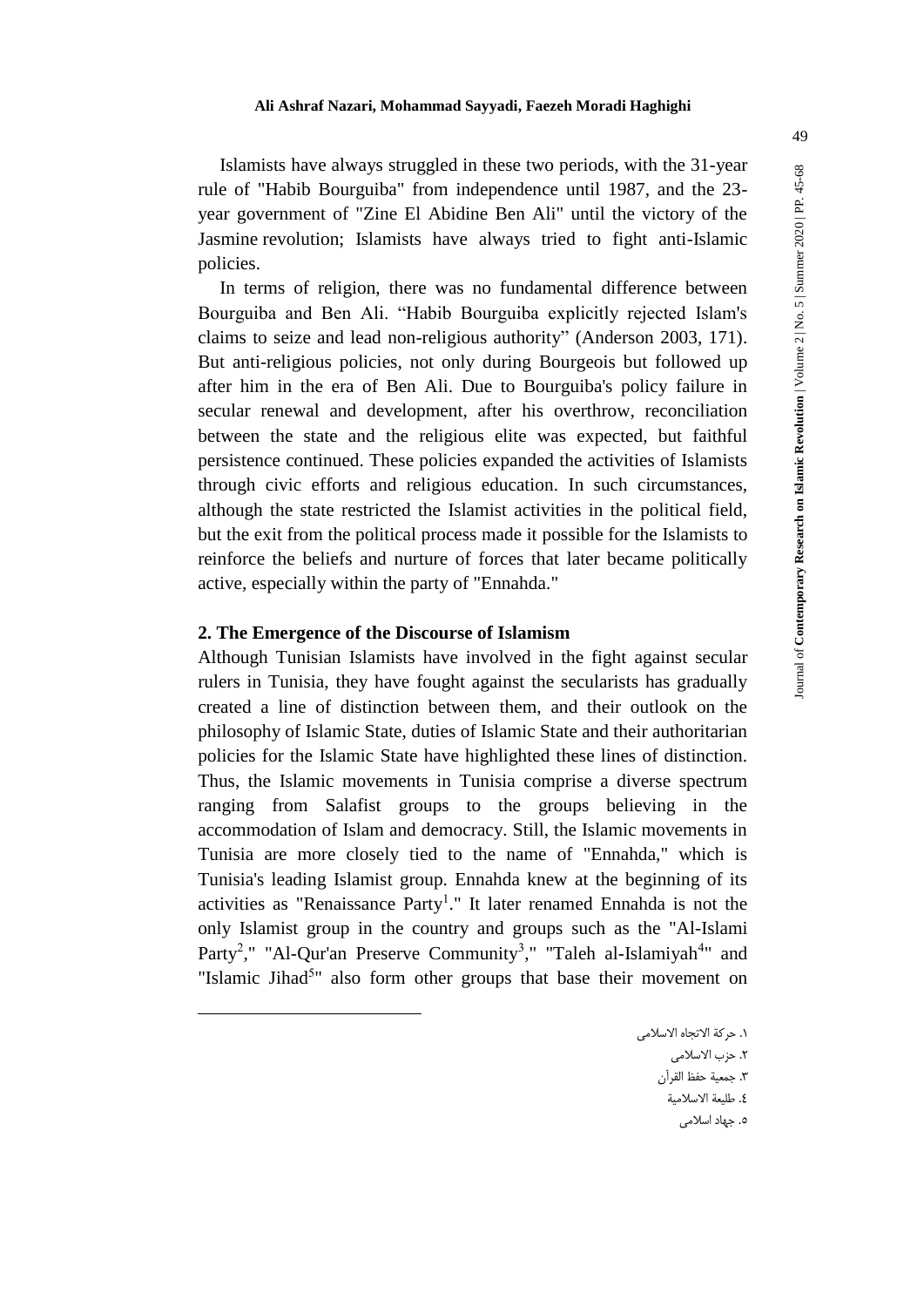Islamism. Ennahda is not only Tunisia's most well-known Islamist group, but unlike other Tunisian groups, it has also under the influence of the Islamic Revolution in Iran.

As a result, the historical context of Islamic awakening in Tunisia is of importance based on three major themes:

First, Tunisia's political independence from France, rather than leading to the pursuit of nationalist policies based on the religious culture prevailing in its society, led to the reinforcement of religious and cultural elements associated with it. It provided the impetus for the religious elite to emerge from conservatism and enter to the political arena. Second, the formation of political parties and the continuation of modernization policies based on the political structure associated with Ben Ali's era increased the religious elites' sensitivity to politics by trying to strengthen the human body and nurture political forces through religious-political education.

Third, the political-religious elites eventually entered the political arena and, in the face of their rejection by the government, showed themselves in the fight against Ben Ali's government; the result was the imprisonment of leaders of Islamist parties or their lives in exile (such as Rashid al-Ghannushi).

# **3. Political Structure in Tunisia: from Authoritarianism to Pseudo-Democracy**

The political structure, especially at the level of analysis of nation-states, is represented in forms such as the type of government, the constitution, the model of political participation of citizens, the variety of parties and political currents, and political divisions based on issues such as ethnicity and religion. In this context, it is crucial to address the political structure of Tunisia as one of the grounds for the formation of the Islamic Awakening in this country. The political arrangement, on the one hand, as a factor provided the fundamental constraints for political action, has been instrumental in provoking the Islamic awakening in Tunisia On the other hand, it has confronted the leaders of the Jasmine revolution with its political structure needs a thorough rethinking.

The constitution is the first component upon which a country's political structure is founded. The role of the composition in a political system is to create a public covenant between the people and the government. That defines the duties of the state towards the citizens and their political participation, but this does not mean that the explicit constitutionality of states' constitutions which respect the rights of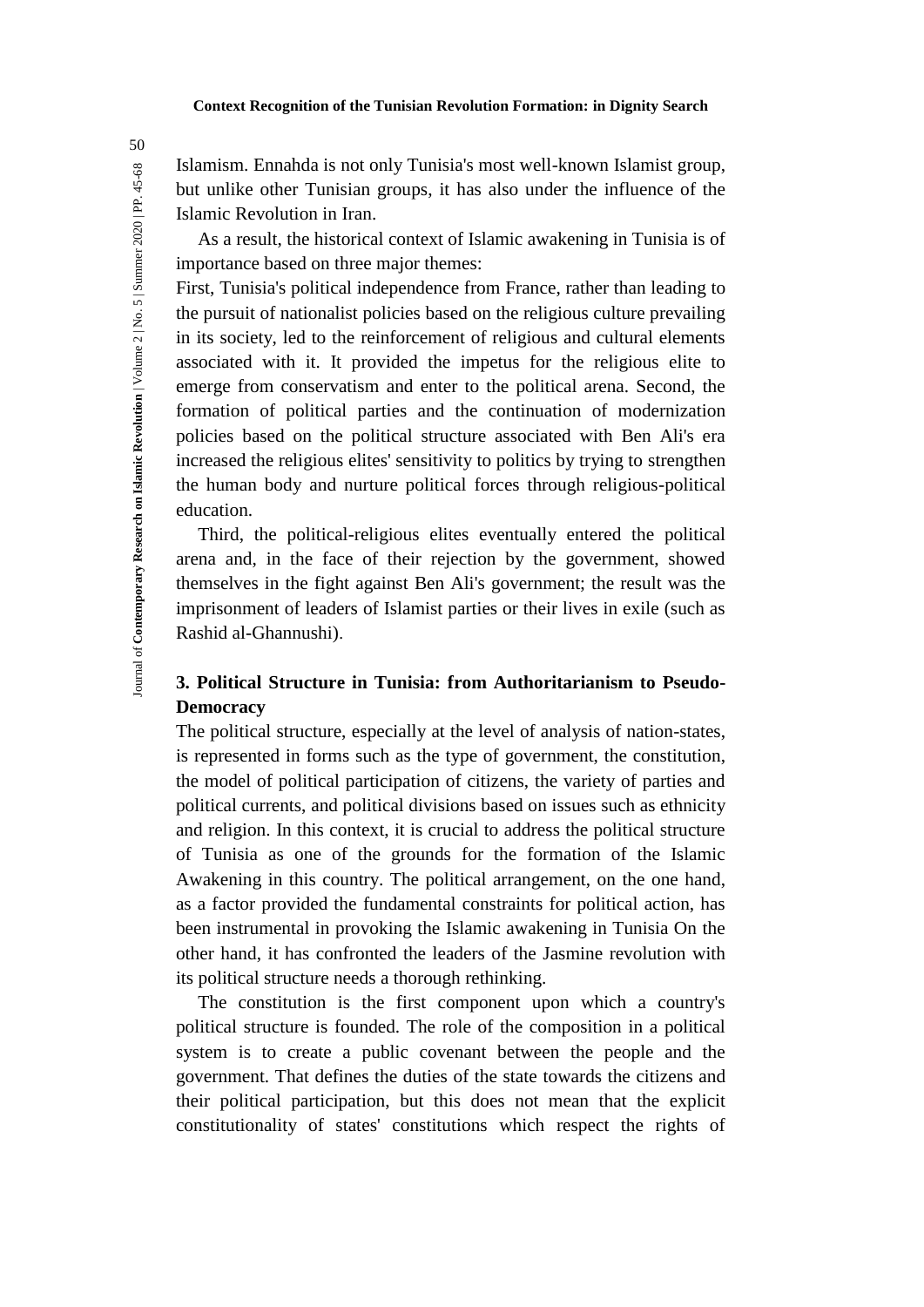citizens and the creation of modern political institutions in line with democratic doctrines is a guarantee for their practical implementation. The structure of a country may recognize democratic political institutions such as parliament, elections, the media, and socio-political freedoms. Still, the legislative process may be in a way that the constitution merely acts as a guarantor of authoritarian policies. It is something that Bourguiba and Ben Ali, the autocratic rulers of Tunisia, have used since Tunisia's independence. As the constitution adopted on June 1, 1959, which was later amended by Ben Ali on July 12, 1988, the separation of powers, sovereignty, and other administrative requirements recognize as a democratic constitution (Constitution of Tunisia, 2014). Still over time, Bourguiba and Ben Ali have use as a guarantee of the continuity of their rule.

That is why Tunisia's political structure since its independence has also linked with authoritarianism. After Bourguiba took over the presidency, he attempted to form a government based on socialist policies in the economic field. It was on this basis that the Neo- Destour Party, which Bourguiba was also a member of that before Tunisia's independence, played a significant role in consolidating his power. Bourguiba benefited from a modern and non-religious organization, as the neo-nationalist political party, its leader, and its secularist world. On the eve of independence, about 15 percent of Tunisia's population individuals and groups with different tendencies such as unemployed graduates, middle-class farmers, and wealthy business people were the formal members of the Neo-Destour (Anderson, 2003:176-177). Although the pre-independence Neo- Destour party enjoyed diversity of members and, at the same time, unity, it became divided after Bourgeois came to power. Bourguiba was able to make the most of his party's control in advancing his proclamation policies. However, Tunisia's political structure during the Ben Ali era was also a continuation of the Bourgeois era. Political institution's activities illustrated; further, that existed from the time of independence to the end of the Ben Ali era. Institutions that, despite the authoritarian rule of this country, exhibit a form of democracy, but they lack the essential components of democracy.

"In some countries, political parties demonstrably permit to operate, but in very few cases the Opposition Party has the opportunity to succeed in the elections and take over the government. The experience of the 1950 general elections in Turkey, where an opposition party won the election and took over the government, was not repeated in other Islamic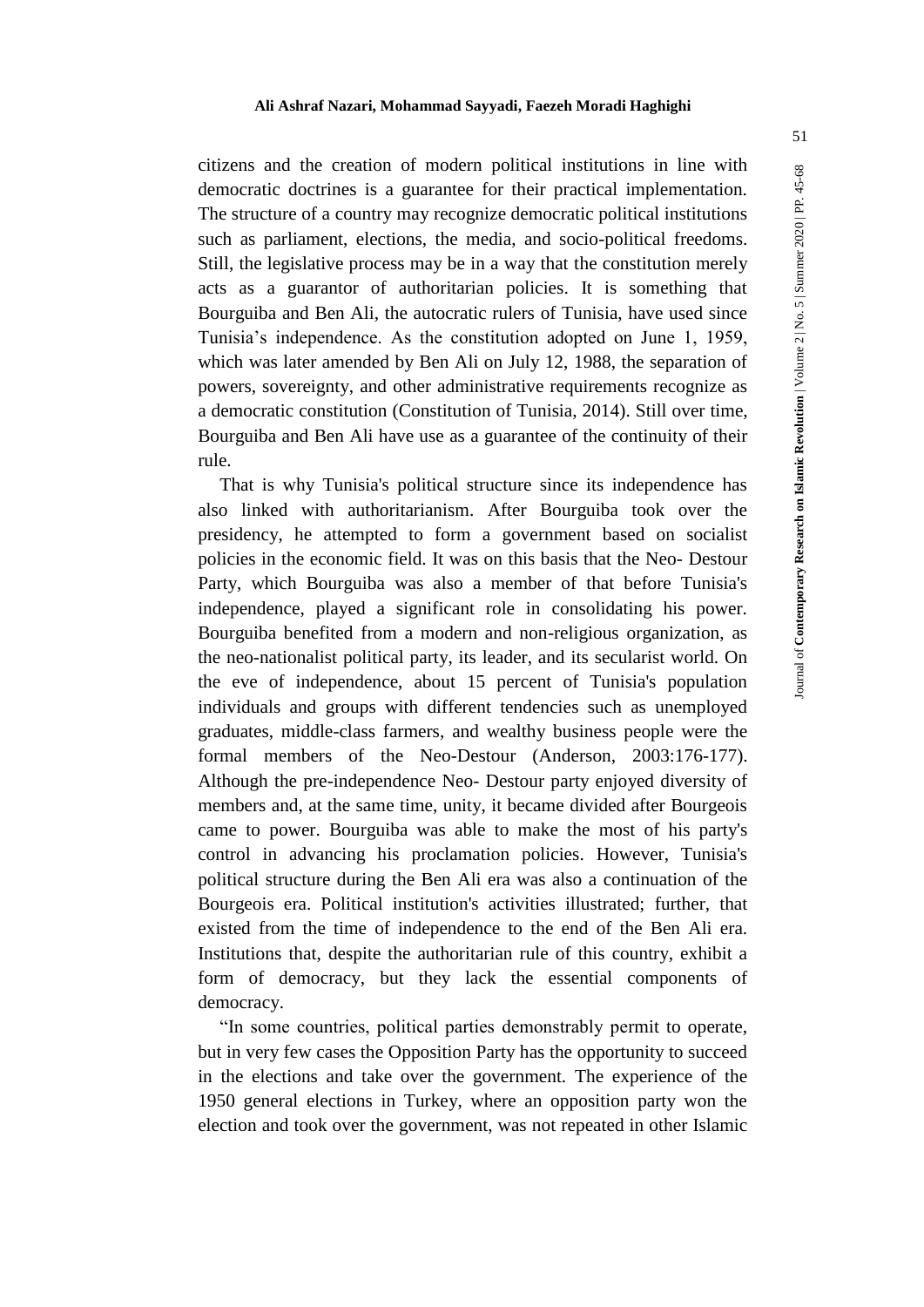countries. It seems true both in traditional regimes and in more liberal and secular regimes such as the Bourgeois regime in Tunisia. Consequently, in such cases, authoritarian political institutions have been recognized through secularist approaches to politics and modernization" (Esposito and Wall, 1992: 40). In such governments, there are institutions such as elections, parliament, parties, the media, and the press, but they are organized in a way that democratic political action is not possible. A famous example of this kind of issue in Tunisia was the way elections were held in Ben Ali's time; in all of the elections which took place during Ben Ali's tenure, he won the presidency with a majority of more than 90 percent (Enhaili, 2010: 394).

The same thing happened with Parliament. Parties such as Ennahda were not only able to run in the elections, but their supportive parties always won parliamentary seats. "Ben Ali, on the one hand, declared the strong Ennahda party illegal, and then by adopting a relative majority electoral system, instead of the proportional system in 1989, he was able to remove the majority of seats in parliament from that party" (Sardarnia, 2013: 245). Of course, in such a structure, the existence of parliament was not meant to influence the decision-making of the state, but rather to complement the presidential election, which ultimately shaped superficial democracy.

Tunisia's political structure in the era of Bani Ali, however, was in poor condition in terms of political and social freedoms. According to the indicators published by international institutions during the period of Ben Ali, Tunisia was in the worst possible situation in terms of granting political rights to the people  $(7)$  and in civil liberties  $(5)^6$ ; so, it was considered a non-free country (Harringan and Tilley, 2011: 33). Although Ben Ali did not believe in the granting of socio-political rights, he had a double ambition regarding the possibility of non-religious associations working to prevent Islamists from progressing in civil society. Women's rights had a special place in implementing this policy. As Eva Bellin points out as an example of this, the Tunisian government in 1989 refused to grant a license to the "Women's Democratic Association" because the government feared the competition between the Women's Democratic Association with the "Women's Organization" that was supported by the government. But the Tunisian government eventually reversed its decision. It allowed the Association of Women

 $\overline{a}$ 

<sup>6.</sup> In this spectral indicator number (1) shows the best status and number (7) shows the worst status.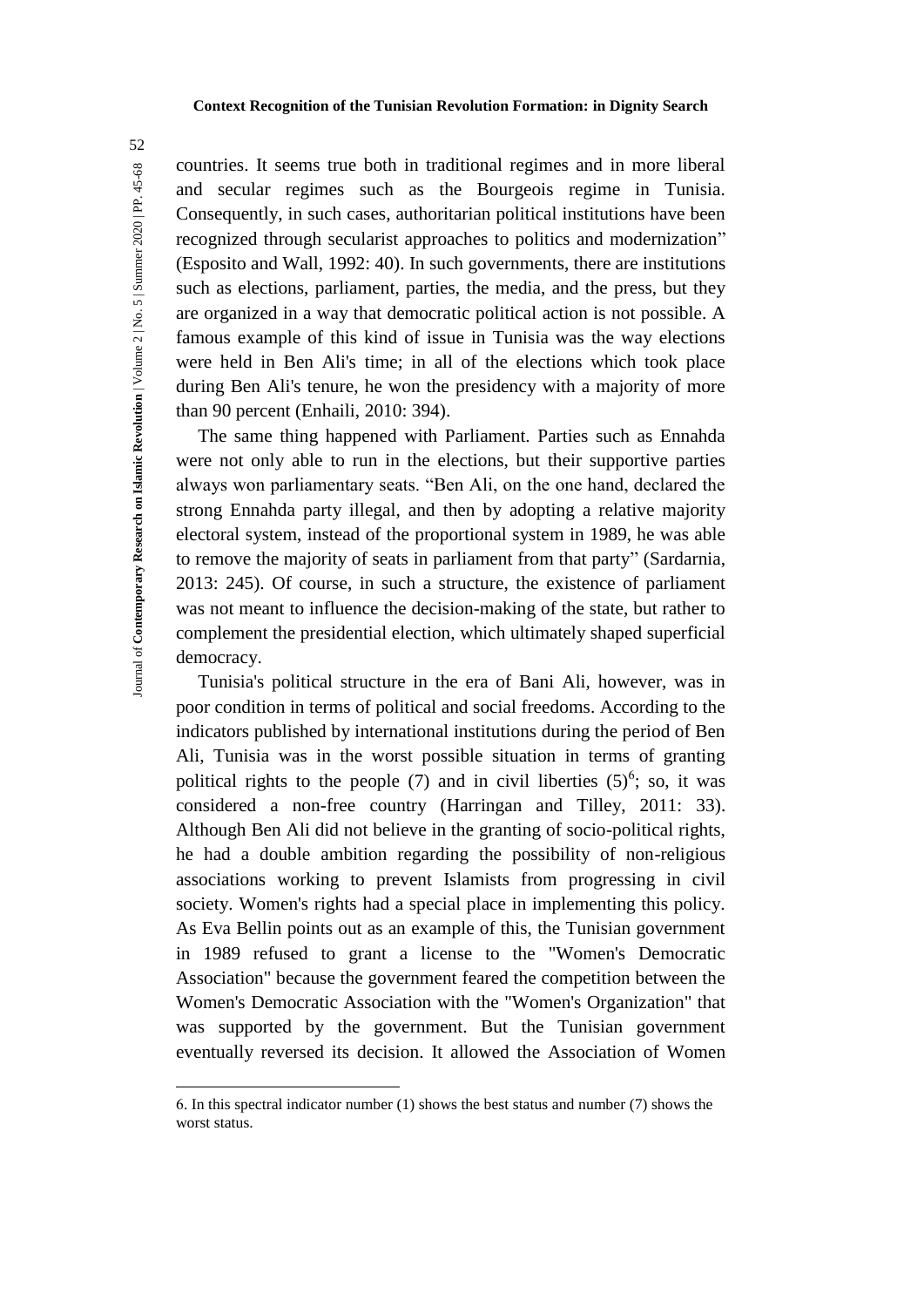Democrats to begin their work, not because they respected democracy but because the Tunisian government wanted to isolate and counter the Islamists by gaining the support of women's rights advocates (Kazemi and Norton, 2010: 168-169).

There is an essential relationship between the construction of political power and the possibility of the opposition power emergence. The parliamentary system provides the basis for the development of legal opposition. Since the foundation of opposition thought is concerned with the possibility of redistributing political power in society, it is vital to examine the construction of power. The transformation that permits the emergence of legal opposition is a fundamental change in the relationship between political power and its distribution. This change does not necessarily result from the seizure of political power and the turn of the ruling group and the shape of the political system (Bashiriyeh, 2007: 504); so the problem is not just limited to superficial democracy. The political structure in any political system is as a boundary for, legislative action that seeks to use political power to strengthen the state. But for Tunisia, this is related to the personalization of power. That is to say, during the Bourguiba era and Ben Ali, the political structure of Tunisia did not merely serve as a threat to the political action of the opposition. Still, it gave power to the rulers as a personal tool. The personalization of political power in Tunisia had transformed the country's political system into an undemocratic political system that does not tolerate even the political parties in favor.

An example at the beginning of the Bourguiba era, and his treatment towards members of the Neo-Destour Party presented. The personalization of political power in Tunisia is another form of superficial democracy that uses political institutions as a way of strengthening political power based on the personal votes of the President. That is why any election in the time of Habib Bourguiba and Ben Ali would have increased their ability to implement anti-religious and modernization policies.

The personalization of political power is specifically related to the issue of political legitimacy. "Some of the political systems that block the access of new classes to power try to entertain them with promises to develop their political legitimacy. It makes them use the only way to achieve power that is a revolution. Groups forced to use pressure to enter the political process are trying to exaggerate the importance of their political participation" (Ghavam, 2009: 56). It was especially evident during Ben Ali's rule, with his good relations with the heads of Western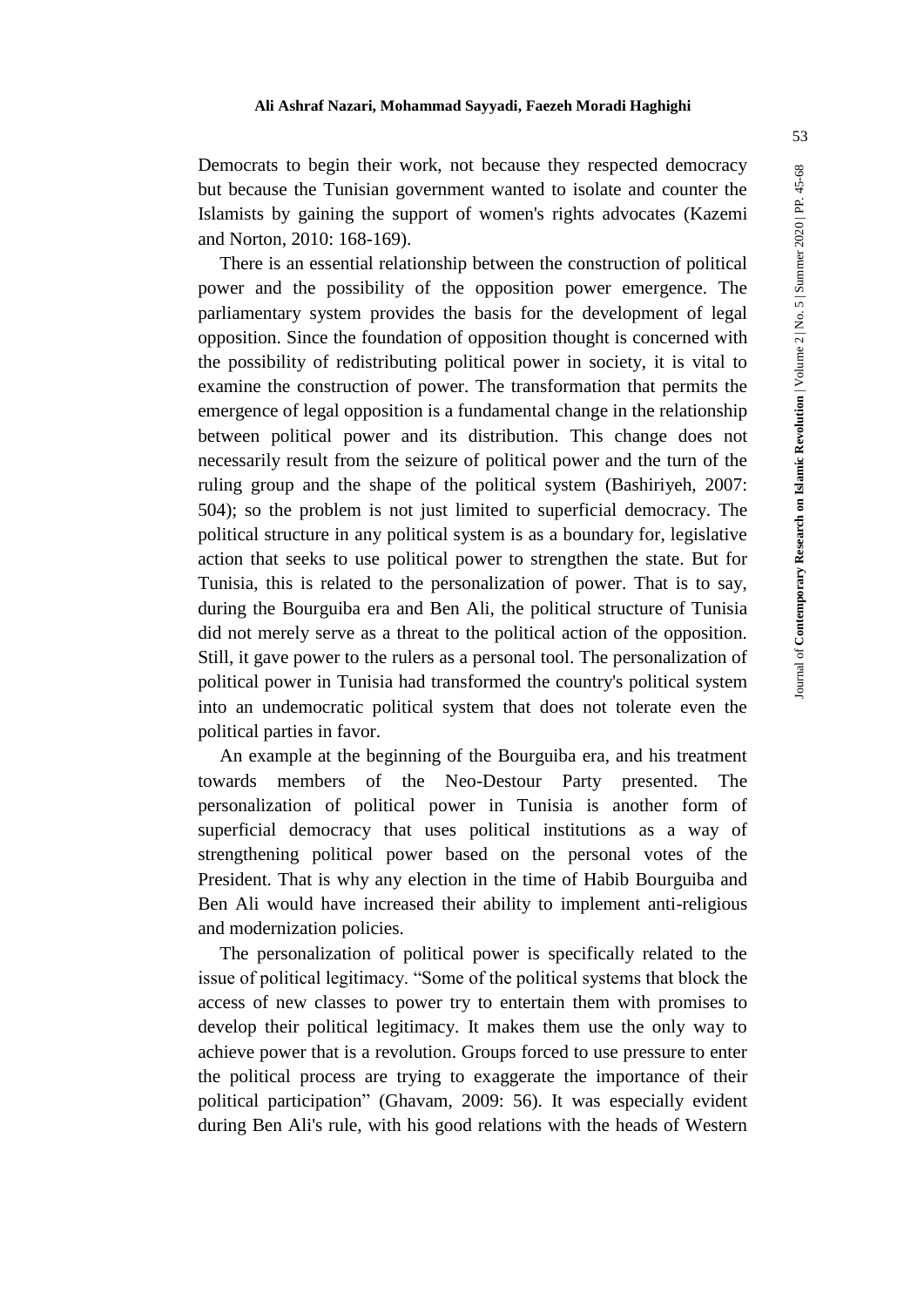governments, especially the United States of America. In fact, according to the government's definition of foreign policy based on strategic relations with the West, it sought to compensate for the decline in political legitimacy resulting from restrictions on Tunisian political space and increased political stability. As Rahnema (Rahnema, 2008) puts it, many analysts have considered the Tunisian popular revolution as a prominent benchmark for the overthrow of other corrupt regimes in the Islamic and Arab worlds. However, as a secular and corrupt government, the Ben Ali regime was heavily supported by the Western world, especially the United States. They saw the Ben Ali regime as a security belt to defeat the Islamists (Ghorbani Sheikhneshin, 2012: 94); Relations with Israel pursued. Although Tunisian-Israeli relations continued during the Ben Ali era, and especially after the Second Intifada, Tunisian-Israeli diplomatic ties were severed by Ben Ali. Still, in the years leading up to the Jasmine Revolution, these relations continued, especially in the economic and tourism spheres. It is important to note that during his rule, Ben Ali had established a balance between the United States of America, Israel and the Arab states of the Persian Gulf, especially Saudi Arabia, to consolidate its domestic position with the support of regional and international governments. However, the Jasmine revolution showed that, despite Ben Ali's expectation, the West and "the United States did not have the resources and capabilities to defend any pro-US Arab regime against the Islamist and nationalist opposition during a revolutionary situation. It is virtually impossible to transform and overthrow a revolutionary process when it begins its strong movement" (Dekmejian, 1988: 263).

As long as the political structure is in line with "Good Governance," the social protest will be reduced. From this point of view, good governance has eight significant characteristics: participatory, consensusoriented, accountable, transparent, responsive, active, efficient, and having equal rights before the law for all members of society. Good governance assures the community that corruption will be minimized, the views of minorities will take into account, and the voice of vulnerable groups will be heard in decision making. Also, in a country with good governance, the present and future needs of society will be addressed (UNESCAP, 2009). In this respect, it is essential to understand the conditions of Tunisia in the pre-revolutionary period of Jasmin with an authoritarian political structure that was mixed with a manifestation of superficial democracy. Although good governance intertwine with justice, authoritarian political structures achieve a degree of good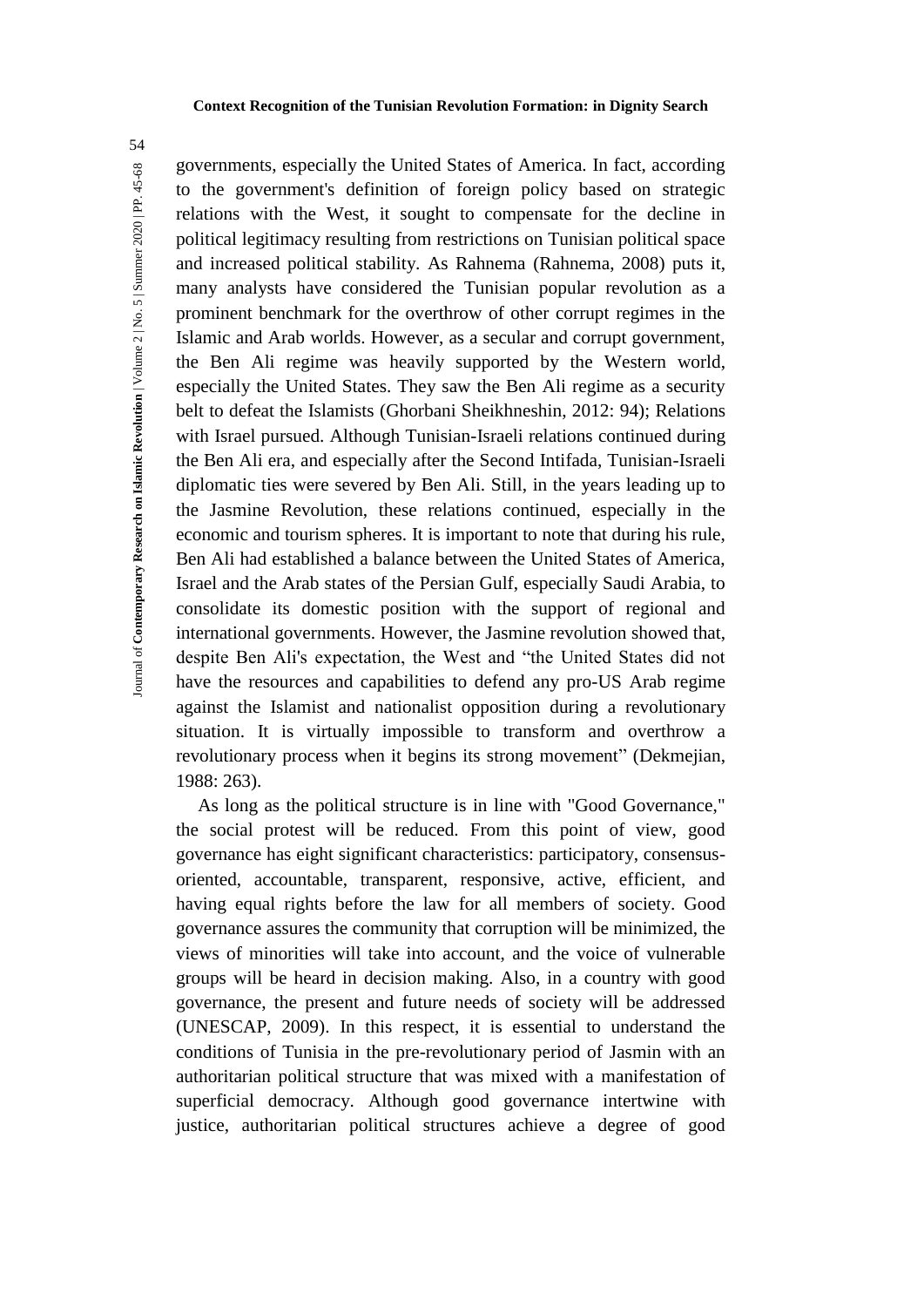governance if desired by the rulers; because the most important distinction between countries derives not from the form of government but the degree of their government. The difference between governments whose policies are based on agreement, social participation, legitimacy, organization, efficiency, and sustainability, and those that lack such qualities, are more important than the difference between democracy and authoritarianism" (Huntington, 2007: 5).

Thus, "Good Governance" in an authoritarian political structure can reduce political and social discontent, strengthen the social base of the rulers, and provide the basis for the continuation of the political structure. At the same time, good governance can also be defined in contrast to "Failed State." According to the Failed State theory, a state that fails to public functions [such as the provision of basic welfare, public education, resolving disputes between individuals and social groups, the distribution of health services] as well as private functions [such as class protection and building a loyal class], while Facing a deficit of legitimacy cannot meet the needs of people (Nasri, 2011: 9).

In such circumstances, the model of governance acted as the agent of the political structure pressures on the popular motives of the Jasmin revolution. In an authoritarian political structure, rulers may perform the welfare function of the state in a manner that provides for part of the public's needs, which can provide a satisfactory basis for the people. But if the authoritarian political structure is accompanied by weak governance, it will exacerbate public discontent with the political system, which is part of the socio-political revolution. Hence, in the case of Tunisia, the authoritarian political structure was coupled with the weak rule of Ben Ali, which resulted in the self-immolation of "Bouazizi" providing the starting point for the Jasmin revolution.

# **4. Political Economy of Tunisia**

The link between the Jasmine revolution and Tunisia's political economy is clear from the beginning. Bouazizi's self-immolation in protest of the inappropriate business situation in the country not only made his move a symbol of protest in the Arab world but also highlighted the impact of Tunisia's economic structure on the socio-political upheaval in the country. The pursuit of socialist policies, the failure of these policies, and the shift to a free-market economy coupled with a structural adjustment policy have led to the structural formation of the Tunisian economy, which presents many problems. Although a clear example of these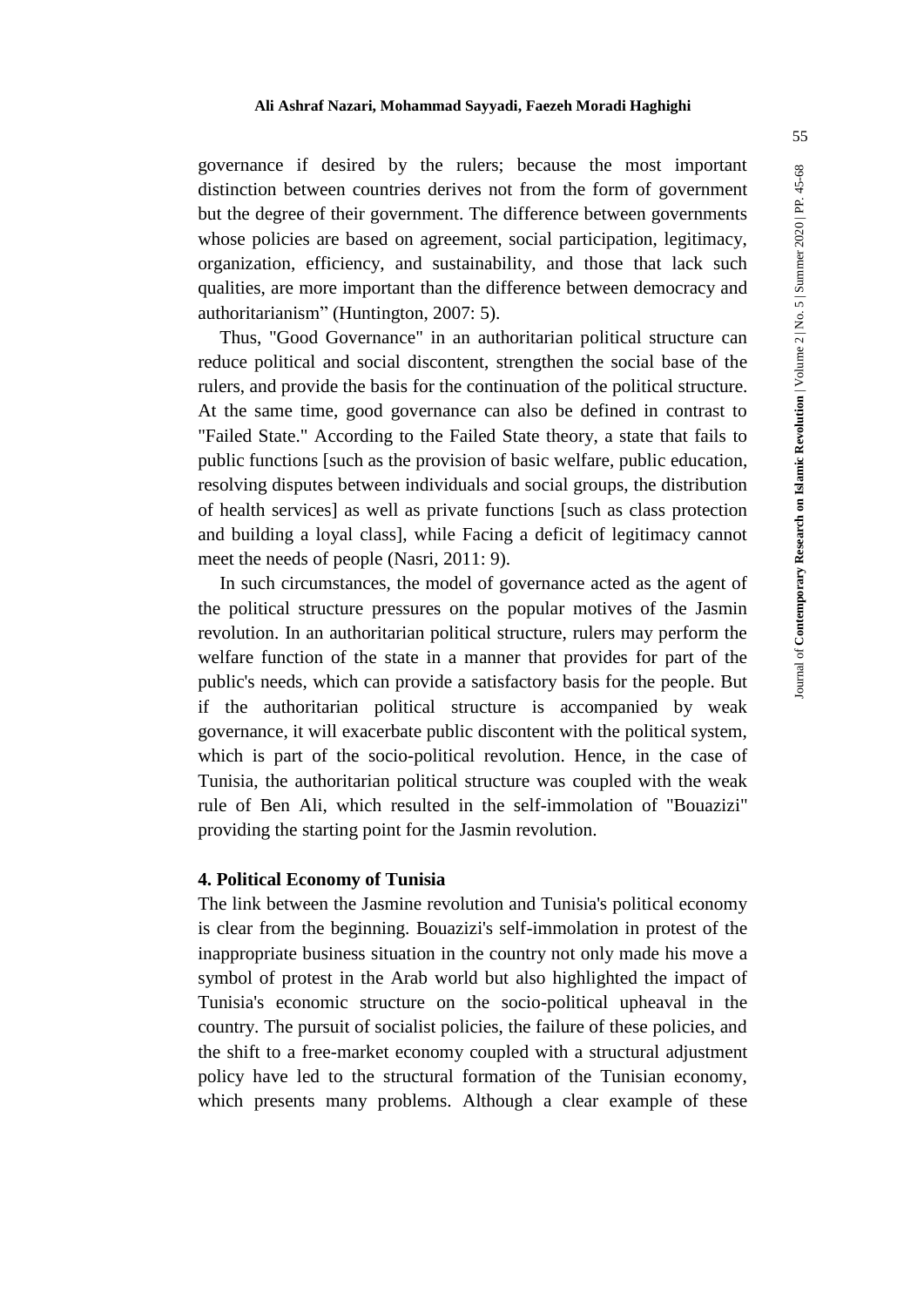problems appeared in the Bouazizi protest, this example is not all of the involvement of Tunisia's political economy with these problems.

"Despite the huge economic differences between Muslim countries, they are all part of the same system of division of labor under international capitalism. Muslim governments functionally have different economic plans, but they embedded in an international economic system, and there is no separate economic and political division of labor" (Ghorbani Sheikhneshin, 2012: 94). The confrontation of the Middle East governments with economic globalization reduces their efficiency in precisely controlling the political economy of their countries; because, as Ash Amin (Amin, 1997: 128) and David Held (Held 1995, 130-131) point out "economic globalization means that the monetary and fiscal policies of national governments are dominated by the dynamics of international and national markets, to the extent that many of the criteria for independence of national economic policy are now questioned" (Nash, 2009:78). As such, it has had its effects overtime on the governments that formed after independence in Tunisia. The significant impact was that governments in Tunisia failed to adopt economic policies to combat poverty, unemployment, and inflation.

Also, Tunisia has another essential share with the rest of the Arab world, which witnessed popular uprisings in 2011. "The first and foremost point of engagement of these societies in the field of political economy is the importance of income or different rents, which are continually coming into their respective economies. Rent revenues, which are widespread in all countries of the region, have formed special structures in the field of economics and society that can refer to as rentier structures" (Mirtorabi, 2012:167).

In the newly independent countries of the Middle East, especially Tunisia, "when the petty bourgeoisie came to power, at least in theory, it did nothing less than targeting the total transformation of society. In every case, the new leadership has declared its determination for socialism, unity, and independence (to end all forms of dependency). All revolutionary regimes adopted the non-capitalist path of modernization, which meant rejecting capitalist models backed by Western theorists and pursuing a socialist model" (Sharabi, 2006: 204). The pursuit of postindependence socialist policies by Bourguiba led Tunisia's political economy to the focus of industries and the government's widespread presence in the marketplace. "Still, the experience of the planned socialist economy, ended catastrophically because of its negative effects on the national economy, as well as the coalition of some political and

Journal of **Contemporary Research on Islamic Revolution** | Volume 2 | No. 5 | Summer 2020 | PP. 45-68

fournal of Contemporary Research on Islamic Revolution | Volume 2 | No. 5 | Summer 2020 | PP. 45-68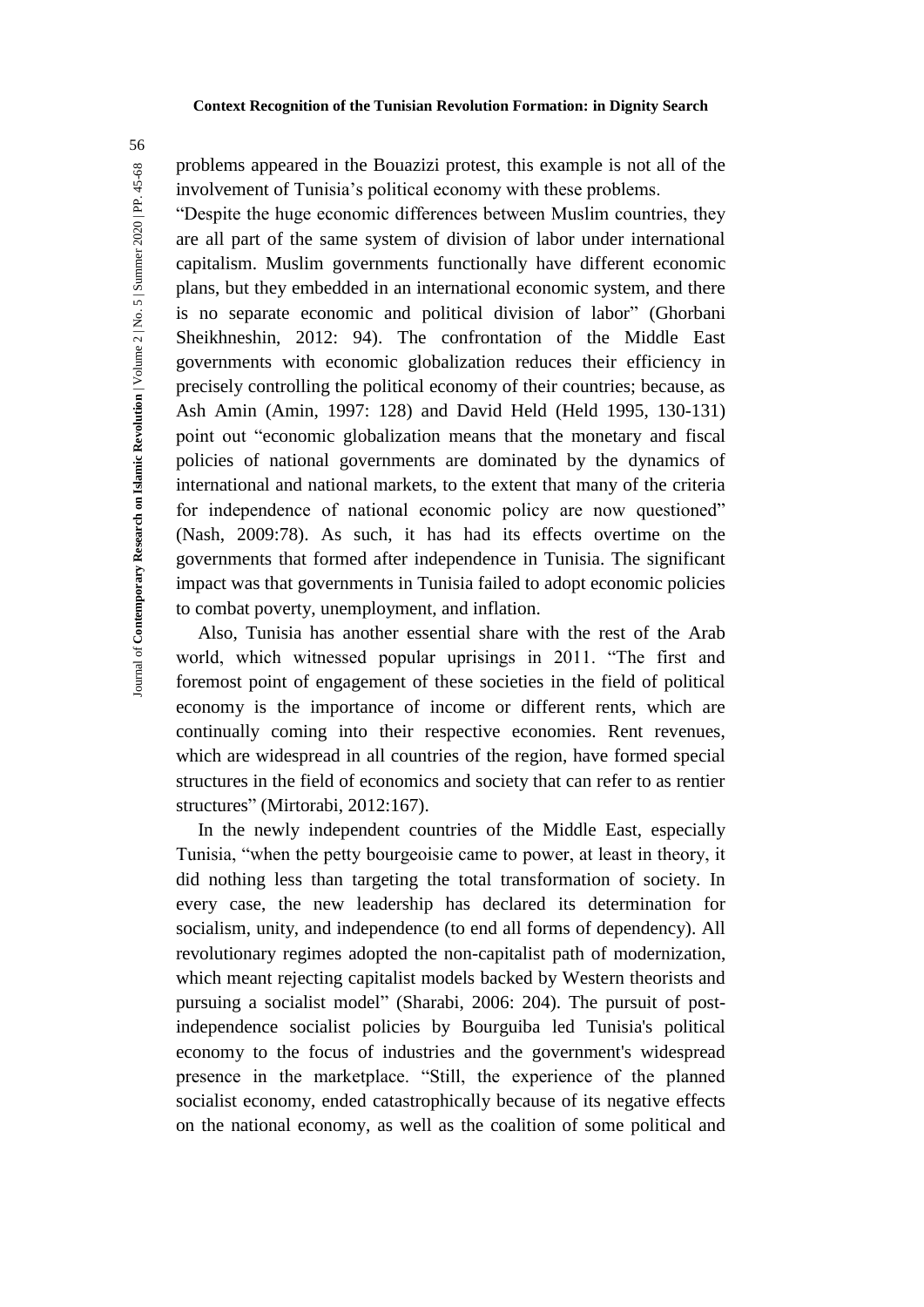social activists against it after its extension to the agricultural sector, ended in disaster" (Nifar, 2014: 89).

In the political arena of that era, with the decline of Soviet political and economic power, the Third World countries that were affected by it began to question the effectiveness of state-centered economic policies. "The political and economic failure of many regimes in the late 1980s and the collapse of the Soviet Union created a more open political environment. That not only enabled the extremists to threaten their governments but also provided opportunities for some parties and Islamic organizations in the late 1980s and early 1990s and provided the opportunity to think of political and social alternatives" (Esposito and Wall, 1992: 366). This openness in the economic field provided the basis for the strengthening of the free market economy and a shift towards liberal economic policies.

Since the 1980s, in line with international requirements, several Arab countries have been forced to adopt new economic and social measures and implement projects known as " $\text{Opening}^{\text{7}}$ " and economic liberalization. These included the dismantling of domestic prices, the resetting of foreign exchange rates, and the adoption of new monetary policies, the privatization, and the opening of the country's industrial doors to foreign capitalists. On the other hand, the implementation of economic liberalization policies made it possible for marginalized and opposition groups to express their views. The results of the elections held in Algeria and Egypt were complete to the detriment of the designers of the moderation programs. Therefore, politicians and political rulers again resorted to military forces and suppressed rival groups. In this regard, some scholars consider the failure of national development strategies in post-colonial times and its concomitant with globalization as the leading cause of Islamic awakening in the countries of the region (Dorosti, 2001: 132-133).

In Tunisia, this economic policy shift as a structural adjustment policy did not work so well, and the social crises caused by the high prices of commodities and inflation resulting from the recommendations of the IMF and the World Bank, caused widespread discontent among the vulnerable sections and classes of the society. "These discontents sometimes turned into widespread social and violent uprisings that followed the rise in prices for basic commodities such as bread" (Ahmadi, 2011: 148). Although Bourguiba did not expect such reaction

-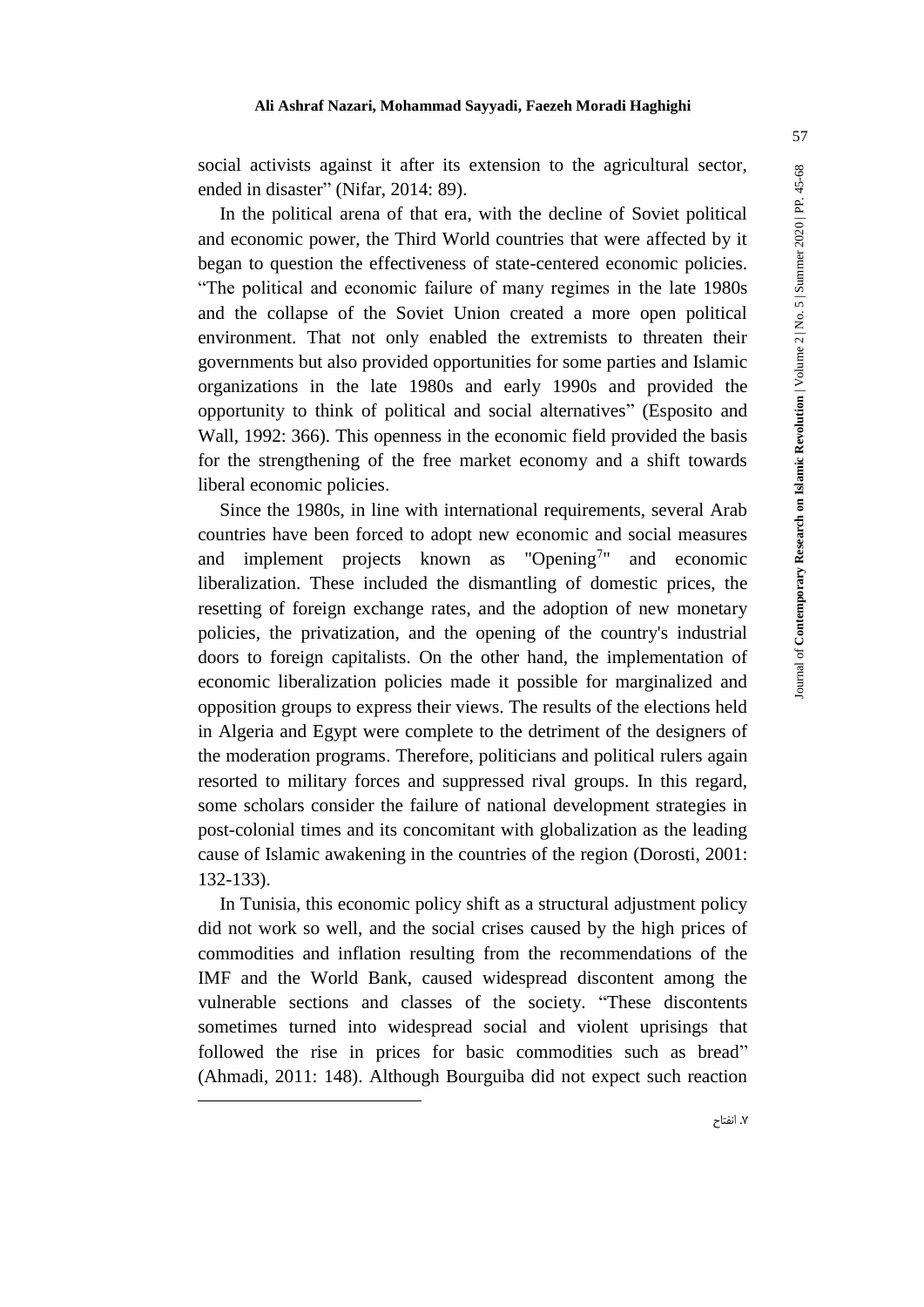from the public, "with the massive uprisings of January 1984, caused by rising bread prices, things got worse. The regime blamed Islamist groups for violence and ordered the army to control the uprising. In the face of unprecedented public outrage, Habib Bourguiba abolished the rise in bread prices" (Dekmejian, 1988: 115).

Although protests over the rise in bread prices - known as the bread revolution<sup>8</sup>- gradually decreased with the intervention of the army and the cancellation of the increase, moderation policies continued. The response of the military in suppressing the bread revolution is fundamentally different from that of the military establishment in the Jasmin revolution. One of the reasons for the victory of the Jasmine revolution was the lack of military intervention. Ben Ali, in the first three weeks of the protests, tasked the security and intelligence services<sup>9</sup> with suppressing the population, but the suppression of the people and the killing of people on the streets increased the scope and intensity of the demonstrations. As a result, Ben Ali urged the Tunisian army to take the streets to support government institutions and participate in the suppression of the people. Ben Ali helped the protesters win a lot by calling the military to the streets. The Tunisian army did not suppress the protesters, and even in many cases, it played a buffer between the protesters and the security forces and prevented the crackdown on the protesters (Ahmadian, 2010: 11). When the president called on the military to shoot at the protesters, the military not only failed to do the shooting, but also ended up giving Ben Ali a 24-hour ultimatum, so he was forced to flee (Niakoui, 2011:268-269). Thus, although the political economy is an essential factor in the victory of the Jasmin revolution, the role of the army in the fall of Ben Ali cannot be ignored.

However, the reversal in economic policies allowed foreign investors to enter the country and allowed the government to borrow from international banks and the IMF, at the same time, privatization of industries and the strengthening of private ownership were considered as the factors of growth of the middle class. These policies were not merely limited to economic outcomes, and with the strengthening of the bourgeoisie, Tunisian middle-class political claimed to oppose the government expanded. Although the coup of Ben Ali failed to represent these political claims and the authoritarian political structure of his country continued during his tenure, but Tunisia's economic structure

 $\overline{a}$ 

58

.8 الثورة الخبز .9 استخبارات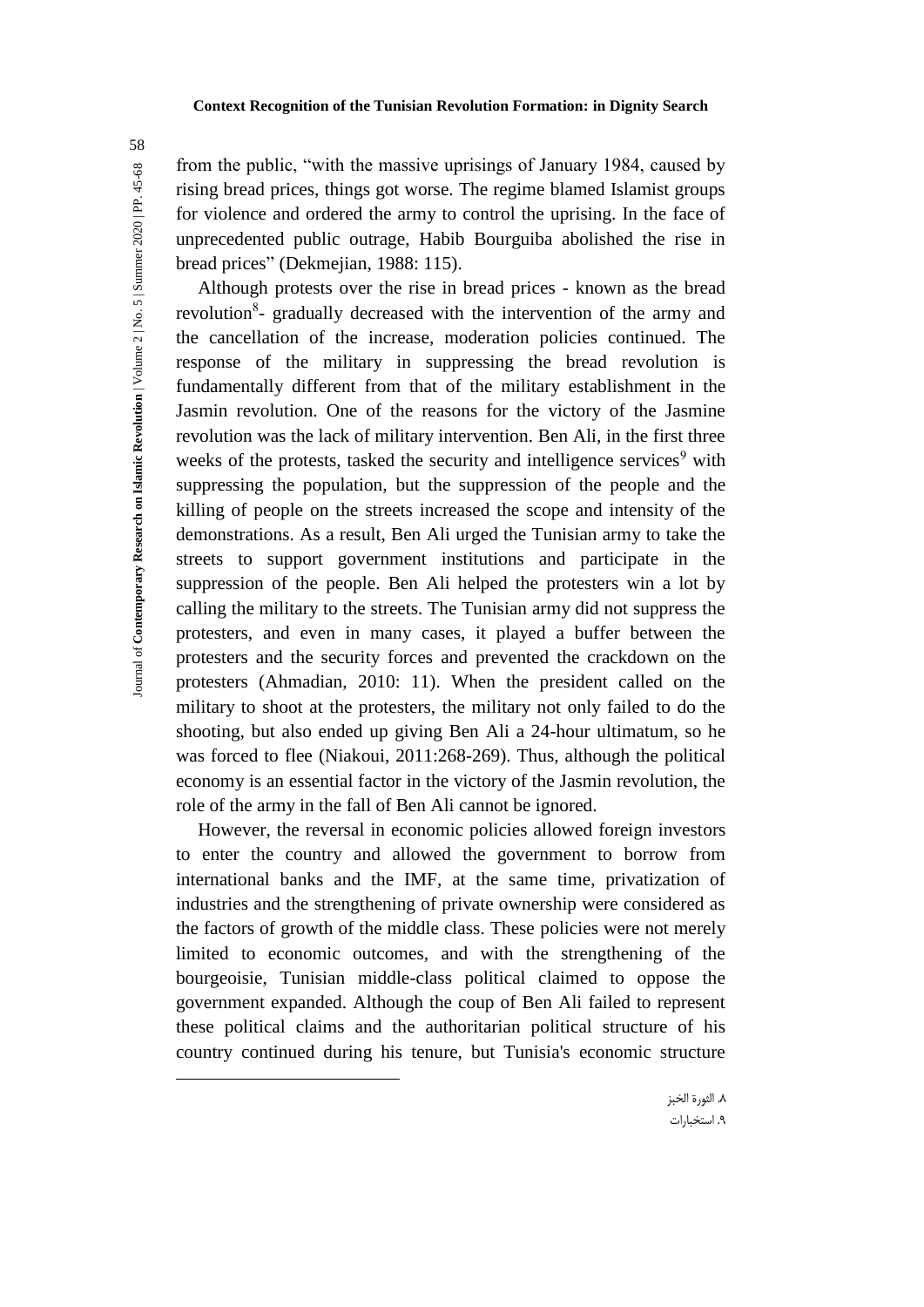continued to maintain its capacity to adapt and reinforce the impetus for political action.

Although liberal economic policies have led to economic growth, these problems have also found political contexts; problems increased, especially in the 1980s, with the implementation of structural adjustment policies based on the recommendations of international institutions. Public demonstrations not only in Tunisia but also in other Arab countries stemmed from a system of structural adjustment. "So, along with the escalation of economic and social crises in the Arab world, and the tendency of existing regimes to open up political space and encourage parliamentary competition, peaceful Islamist currents and supporters of participation in the political process declared their readiness to enter the country's political scene and participate in the election campaign" (Ahmadi, 2011: 151). After al-Nahda won 20% of the parliamentary vote in 1989, the Tunisian government banned the party from entering the political process and declared it as an unauthorized party. Its leaders, in particular Rashid al-Ghannouchi, who held a special place among Islam, had to leave the country.

Hence, Tunisia's political economy emerged as a decisive factor in the orientation of political groups in opposition to Ben Ali, which also manifested itself in the form of political protests in the Jasmine revolution. The underlying issue lies in "the disproportionate economic growth resulting from economic liberalization - without adjustments in the political space of society - and the lack of a rational balance in the political and economic sectors" (Arab Ahmadi, 2014: 85). Unbalanced development leads to the inefficiency of the government in simultaneously fulfilling its political and economic characteristics, and the increasing efforts of the society to get out of this inappropriate situation make the change in the political system as a fundamental solution.

What is essential from the point of view of the political economy in this paper is the emphasis on the failure of the Tunisian government in both the Bourguiba and Ben Ali governments to implement the specific function of public welfare. "Economic inequality and the spread of class divisions have been one of the major social-economic challenges in this countryAlso, unemployment has been one of the main challenges for the country too. The unemployment rate in Tunisia has fluctuated around 14%" (Niakoui, 2011: 247). In any political system, part of the public dissatisfaction stems from the government's failure to create prosperity and the formation of unfortunate economic situation. In this context,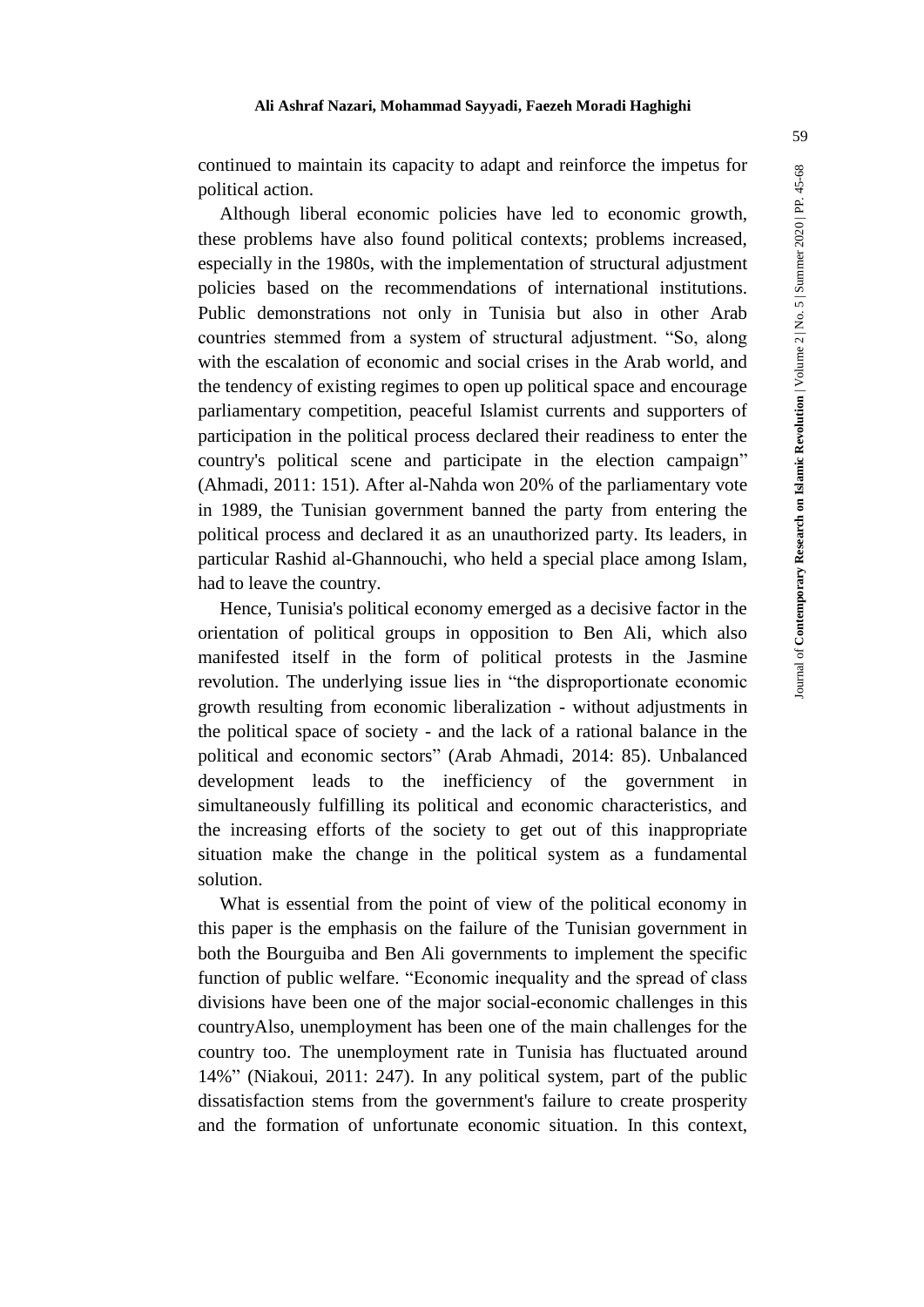60

economic indicators become essential to justify a public opinion. Although economic indicators may conceal part of the problem, they play an essential role in governments' economic policies, both for public satisfaction and for reducing the scope of social protests. According to statistics, the level of reliance on foreign rents in Tunisia is at an average level. But if you look at the view put forward by Petras (Petras, 2011), the monopoly structure and islands of the tourism sector in the country can also be considered rentier structures. The high unemployment rate (at 28 percent for young people) indicates the effects of the rent cycle in this country. "The strong concentration of power in the president's hands and its political dependence on the west can be seen as a sign of frustration with the strategic rent. Its political system lacked a dynastic monarchy, the lack of effective support for the government by traditional religious institutions and the military's impartiality at the time of the protests were instrumental in accelerating the fall of the regime. The regime resorted to widespread repression in the face of the protests, but at the same time, due to the low rental income, it did not have much opportunity to deliver widespread and immediate financial promises to quell the protest fever" (Mirtorabi, 2012: 211). Prior to the Jasmine Revolution, despite the economic problems, the benefits of boosting tourism provided the basis for foreign capital inflows. This had the effect of creating employment and enhancing trade relations with neighboring countries, particularly the business and tourism relations with Israel. At the same time, boosting tourism, while having positive economic impacts on the Tunisian government's rent structures, would lead to the reproduction of politicaleconomic rentals for the authorities.

According to Tunisia's Ministry of Social Affairs, while "the general poverty of Tunisian society in 2010, at the same time as the massive uprising of the Tunisia people, was about 25%, reflecting severe economic deprivation of one-fourth to one-sixth of the population" (Arab Ahmadi, 2014: 86). The rentier structure of tourism, due to its monopolistic character of the islands, merely reinforced the economic interests of the ruling class. As a result, as Michael Ross (Ross, 2011: 90) points out, "the accumulation of wealth in the hands of a few has led to a widespread class divide, and the rulers have institutionalized economic corruption in society and created many economic problems" (Haji Yousefi and Shahriar, 2012: 27). Tunisian people choose Collective political action as a solution to the struggle against this class divide, which ultimately led to the victory of Jasmine revolution and the overthrow of the regime.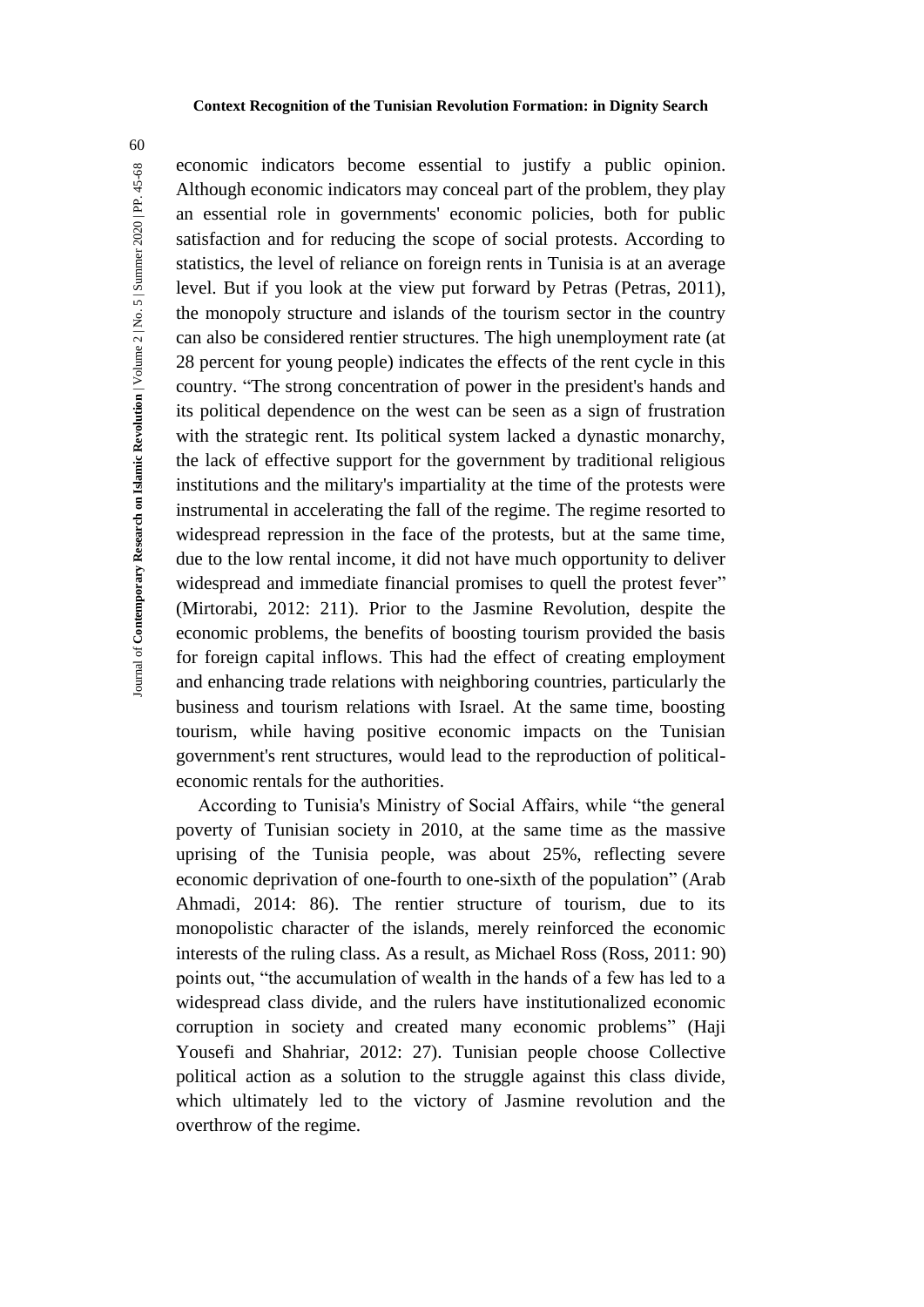# **5. Political Culture in Tunisia**

The impact of political-economic structures and historical contexts on sociopolitical movements makes sense alongside political activist culture; these issues led to collective political action based on a political objective such as the overthrow of the Tunisian political system in 2011. "In addition to political belief systems that consolidate political priorities and goals, political values, feelings, and information also influence one's political behavior. It can be said that the general political attitudes and orientations of the people are the same as the political culture. The most important aspect of political culture is people's emotional feelings towards the world of politics in which one can understand how much they are committed and loyal to their political regime. Another dimension of the political culture, of course, is the people's evaluation of government performance. On this basis, their interest, or rather their hatred or indifference to the political sphere is determined" (Ghavam, 2009: 159). Political culture acts as a mental element that drives political agents to choose the type, time and extent of protest against the political system, and even the content of the protests are derived from the components that imposed upon them by the framework of the political culture dominating the social world of the actors. Political culture has, therefore, made the mental components of the political behavior of the activists in the Jasmine revolution and much of this political culture is understood in relationship with religion.

"Of course, political culture is not immutable, but general political culture may have undergone major changes, and yet the ruling group's attitude and ideology remain unfit for political development. Without a proper change in the ideology of the ruling parties, especially about political participation, increasing demand for participation leads to tension and disruption" (Bashiriyeh, 2007: 663). It illustrates the situation that led to the tension among the people and the government in Tunisia during the Jasmine Revolution. While the people were demanding their socio-political rights to participate in political power, Ben Ali was thinking of holding on the force. Hence, political tension and strife followed in the streets instead of the formal political process.

"On the scale of North Africa, Tunisia's Islamic tradition is an established urban tradition that emphasizes on forensic legal and textual analysis and is associated with the extensive administrative and commercial life of cities. Religious scholars or elites were scholars, judges, and jurists who described the Shariah as applying to all aspects of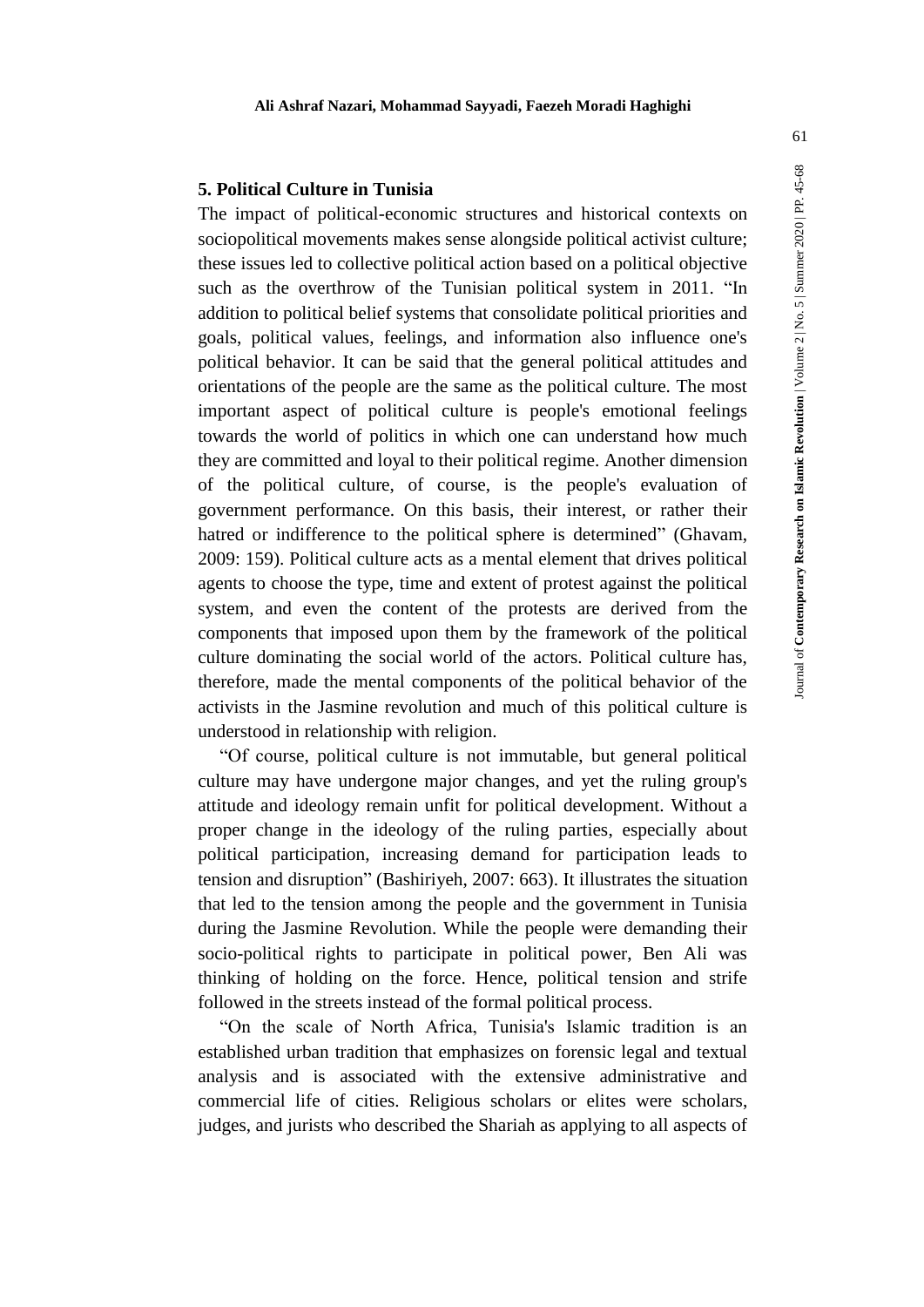a Muslims' current life. The city of Kairouan<sup>10</sup> was built in the seventh century in northeast Tunisia, is the most important pilgrimage site in North Africa; it is said that seven times the pilgrimage to Kairouan is equal to one pilgrimage to Mecca. It is also the most important institution of Islamic higher education between Egypt and Morocco, the famous Al-Zaytuna Mosque in Tunisia" (Anderson, 2003: 173). The opposition of the rulers with religion and religious practices in both Bourguiba and Ben Ali governments also made the demand for the protection of religion and religious beliefs as one of the main applications of society from the political system. Although Bourguiba and Ben Ali had pursued a policy of tolerance for some years, and in particular at the beginning of his presidency Bourguiba attempted to use religion as a factor in enhancing his political legitimacy, over time, opposition to religion had become a central policy in Tunisia. As in Ben Ali's government, these policies were followed.

"When full political independence was gained after the end of World War II, cultural decolonization was not required. In fact, with independence, an indirect form of cultural colonization began - and because it was indirect, it was somewhat different but more penetrating. The control and domination of this cultural colonialism did not come from direct political or military control. But rather from the influence of a group of new patriarchal elites through their Western teachings, and it came from dominating society through western mass media and the values and desires of the western consumer community" (Sharabi, 2006: 134). At this time, it was religion and religious scholars who called on the country's society to fight Western cultural domination. It was precisely for this reason that Islamic movements such as Ennahda were able to gain political status among the public. "The supporters of these movements were not conservative sections of society but were mostly modern workers and educated people. They did not want to go back to pre-modern conditions, but rather to establish structures that could function within the framework of modern culture in a completely Islamic manner" (Esposito and Wall, 1992: 21).

The test of socialism, nationalism, and secularism, in addition to separating religion and politics pursued antithesis to belief, including Ataturk's Turkey and Reza Shah's Iran had convinced the political culture of the society. Those politics restored and reconstructed in connection with religion in Tunisia. "Political ideologies such as Arab

62

.10 قیروان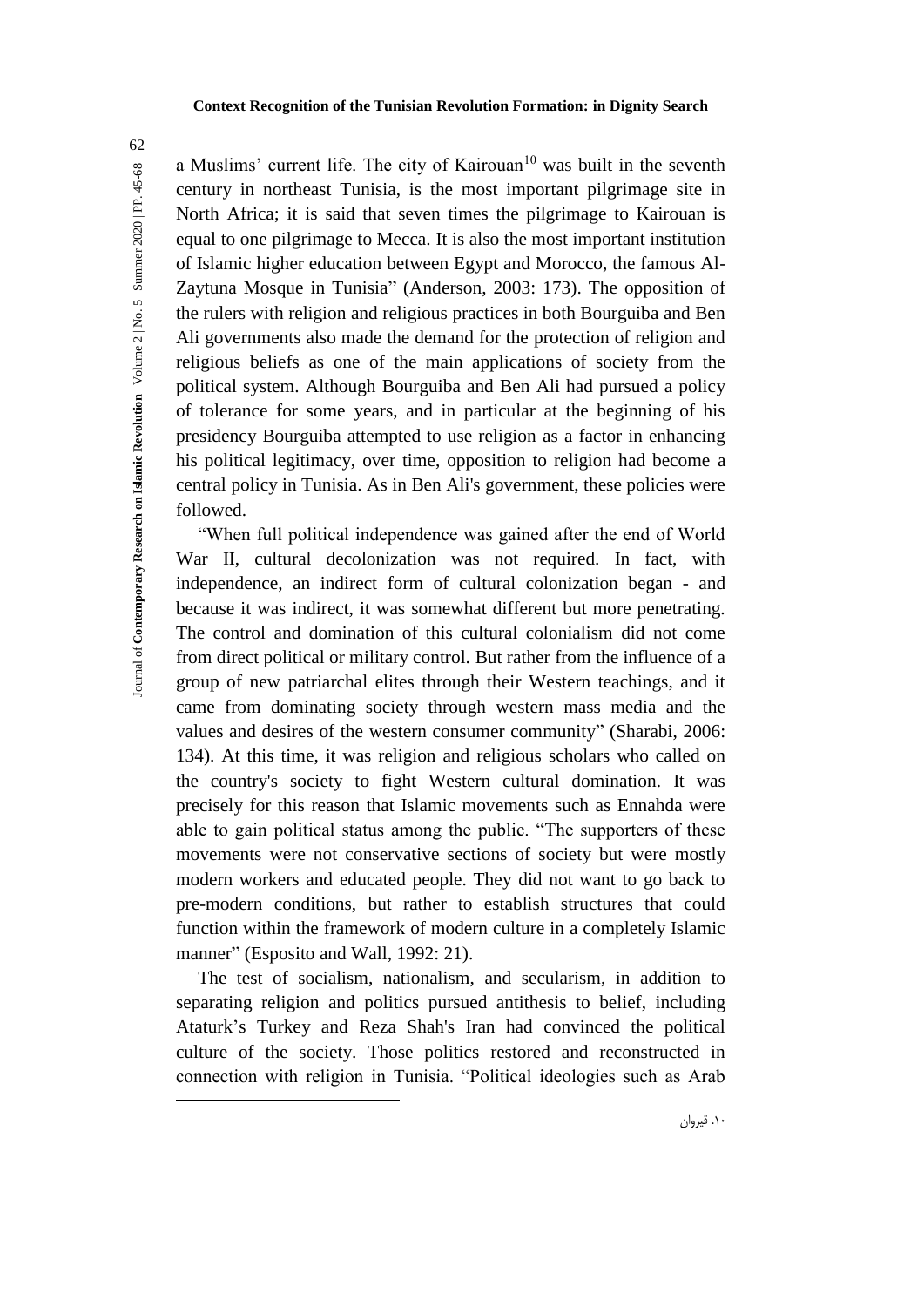nationalism and socialism, which had created some form of political legitimacy for regional governments from the 1950s to the late 1960s, lost their legitimization function after the 1967 Arab defeat of Israel. So, the collapse of these "Progressive" political currents in the Middle East paved the way for new legitimization strategies" (Ahmadi, 2011: 147).

Therefore, the political culture that focuses on the role of religion in politics means the increasing part of Islamic movements in Tunisian politics and government. Indeed, Islamists' efforts to foster peaceful political action based on political-religious education have led to the strengthening of civil society. Because "in Tunisia, the structure of the state has been corporatist, as a result, political and civic groups have concentrated their activities around mosques and educational institutions. Following the severe repression of trade unions and opposition groups in the 1980s, the Islamic movement emerged relatively strong. The Tunisian government has dominated civil and professional institutions and has used political bribery to gain loyalty. However, the political weakness of the army and the existence of a relatively broad middle class is a favorable basis for the formation of civil society" (Bashiriyeh, 2007: 576). It was at this point that the Tunisian government's ability to control political action in the public sphere diminished.

On the other hand, the lack of trust between the government and society also played an essential role in raising tensions between them. "The relationship between the culture of social and political institutions is a persuasive one. De Jouvenel argues that community means institutionalizing trust and that the proper function of public authorities is to add mutual trust to the whole of society. On the contrary, the lack of trust in the culture of society provides great obstacles to the creation of public institutions. Those societies failing to create a sustainable and effective government are not also ineffective in building mutual trust among citizens, in fostering national and universal loyalties, and in organizing the skills and talents of their community" (Huntington, 2007: 47). In a state of distrust between government and society, mutual trust between the religious elite and society gradually developed. Although the means of controlling political thought continued in the ideological apparatus of the state, the ideological apparatus lacked the means of communication to control or direct the political culture, The Tunisian government lost the ability to control the political action of citizens because of its lack of ideological connection with the political culture of society during the Jasmine revolution.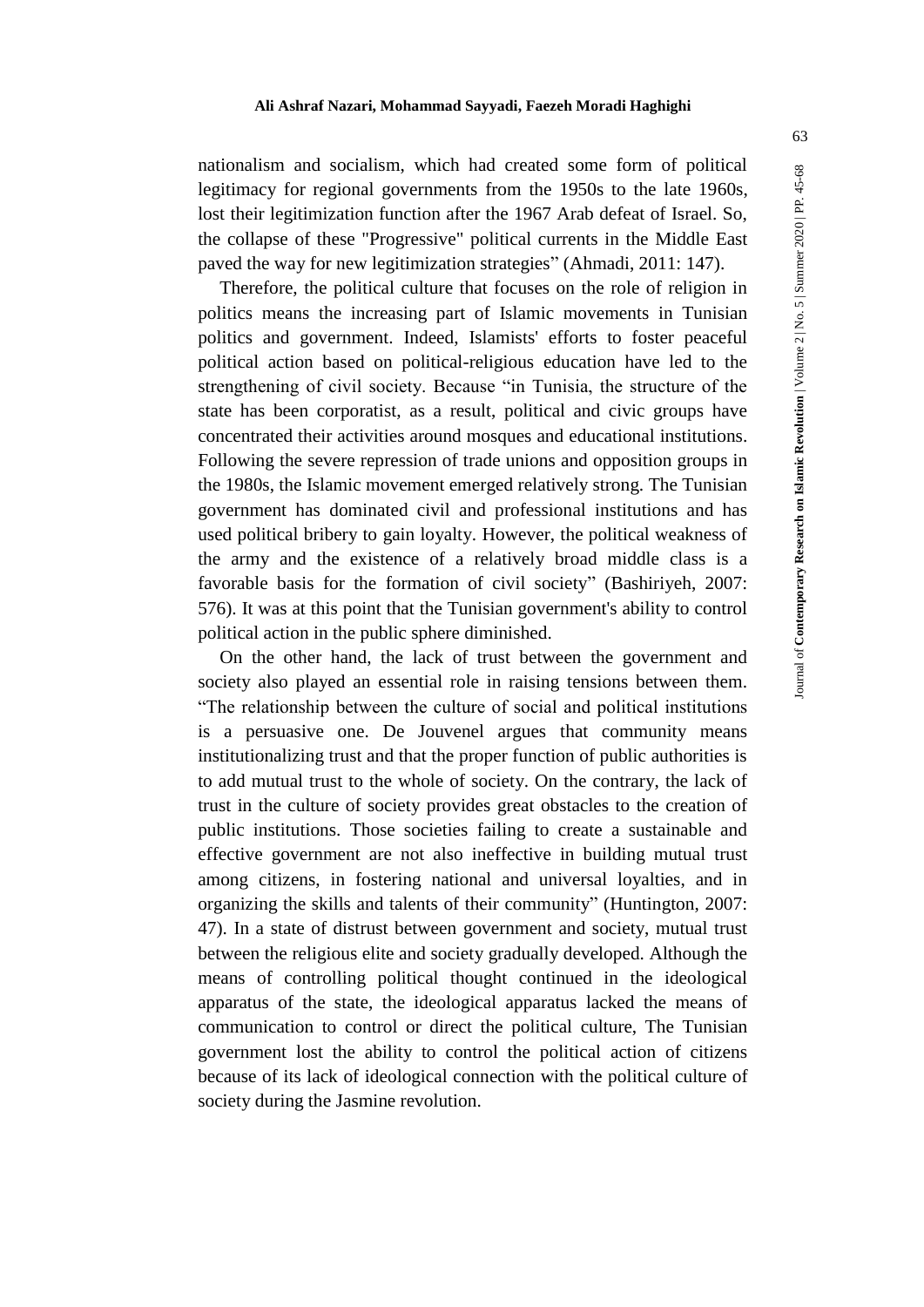In addition to the role of religion in Tunisian society, the strengthening of participatory political culture that was directly related to the part of worship was instrumental in shaping the Jasmine revolution. "Political participation can be defined as the increasing demand for power-sharing and political decision-making by the people, which depends on the functional institutions of the policy-making process. The purpose of the partnership is to enable groups and individuals who were previously ignorant of their issues and inactive" (Ghavam, 2009: 132). Thus, without the incentives for political participation in society, it would not have been possible to form a Jasmin revolution, and these incentives gradually create in the shadow of the efforts of Islamic movements, especially Ennahda. The motivation for political participation in the Jasmine revolution was created through the process of political socialization of the citizens, especially the youth who following the failure of Tunisian society to achieve a government that in addition to their economic needs, recognizes their political will to influence their destiny had turned to political participation based on peaceful political action.

Analyzing the political culture of this country makes sense for two fundamental issues: First, to acknowledge the role of religion in diverting public attention to politics as a solution to the failure of Bourguiba and Ben Ali's governments in various spheres related to the public area (economics, society, and politics). Second, the consolidation of the public will, in the sociopolitical revolution to achieve socio-political rights within a democracy based on the right to self-determination. These two essential elements in the Jasmin revolution acted as guides for activists who, despite their diverse beliefs and affiliations with different political groups, could fight against the political regime together as a whole.

# **Conclusion**

Tunisian political culture has acted as the Achilles' heel of the structureagent relationship in the Jasmin revolution. Historical contexts, economic and political structures in Tunisia are factors diminishing the choices available to actors. But in the meantime, religion-influenced political culture has served as a turning point that has enabled citizens to move away from structures and efforts to rebuild them in line with the public will. It is at this point that the process of structuring determines its role. On this basis, Tunisian citizens have become political agents in the Jasmin revolution that have provided the basis for the introduction of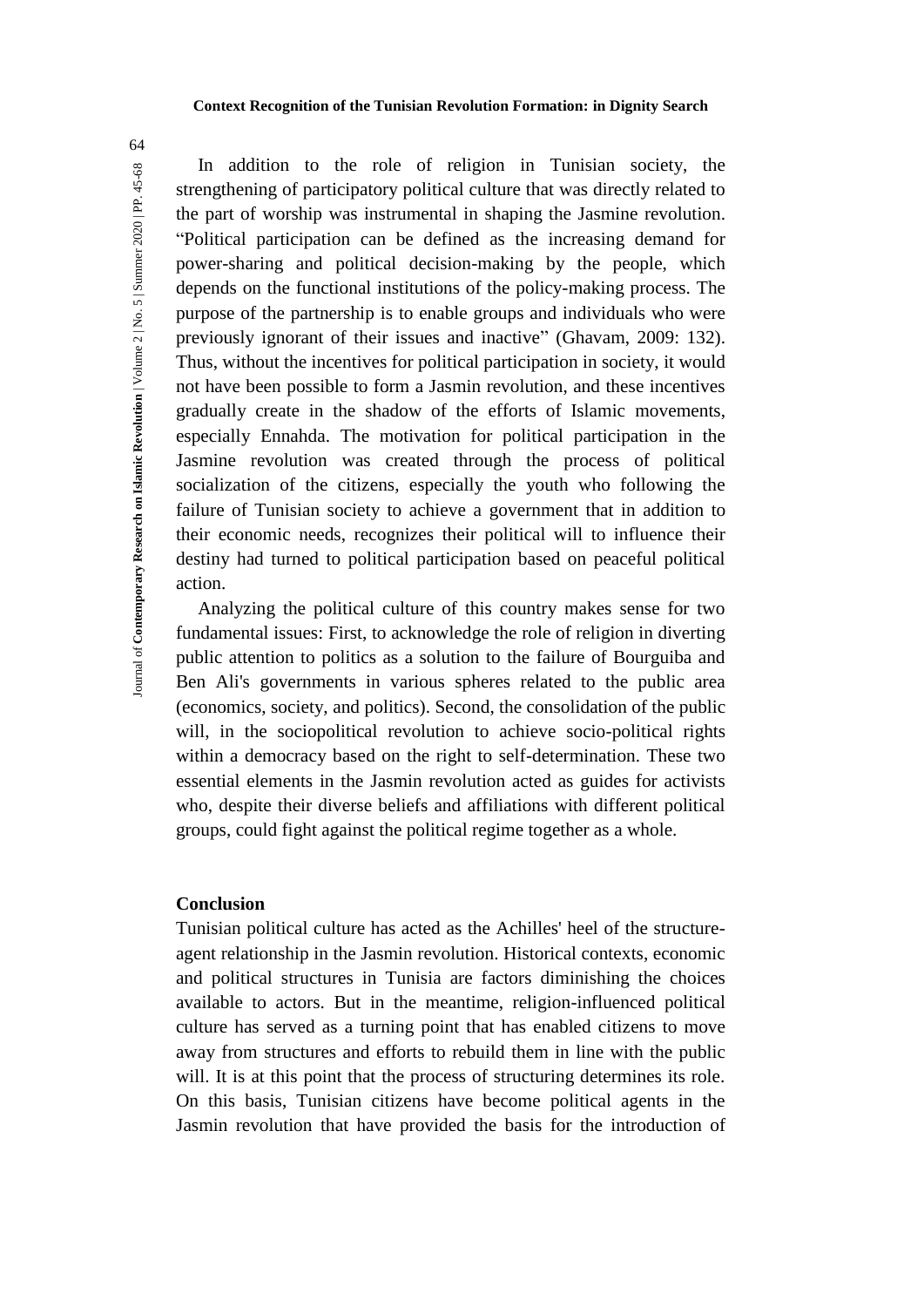religion into politics and the formation of a democratic government based on public will. In such circumstances, elections and ballot boxes have become the symbol that divides Tunisia's history into the aftermath of the Jasmin revolution and before.

# **References**

- Ahmadi, H. (2011). *Political Sociology of Islamic Movements.*Tehran: Imam Sadiq University.
- Ahmadian, H. (2010). "Recent Developments in Tunisia and its Conseaquences." *Quarterly Journal of Strategic Studies of the Islamic World (Andishe Sazan-e Noor Institute for Strategic Studies)*. Vol. 44, no. 11, pp. 35-64.
- Amin, Ash. (1997). "Placing Globalization." *Theory, Culture & Society*. Vol. 14, no. 2, pp. 123-137.
- Anderson, L. (2003). *Tunisia and Libya: Reactions to Islamic Provocations*. The Islamic Revolution of Iran and its Global Reflection. By John L Esposito (M. Modirshanechi. Trans). Tehran: Baaz.
- Arab Ahmadi, A. (2014). "An Analytical Approach on the Causes of the Islamic Awakening Movement in North Africa." *Journal of Politics.* Vol. 44, no. 1, pp. 81-98.
- Arkoun, M. (2004). "Tolerance in Islam or Dar al-Islam." *Kian Magazine*. Vol. 7, no. 38, pp. 32-34.
- Barnet, M. (1994). "Institutions, Rules and Disorder: The System of Arab States." *Middle East Studies Quarterly*. Vol. 2, no. 1, pp. 323-324.

Bashiriyeh, H. (2007). *Reason in Politics*. Tehran: Negah Mo'aser.

Boroujerdi, M. (2005). Iranian Intellectuals and Modernity: Study of a Dual Approach." *Irannameh Queterly.* Vol. 21, no. 78, pp. 285-300.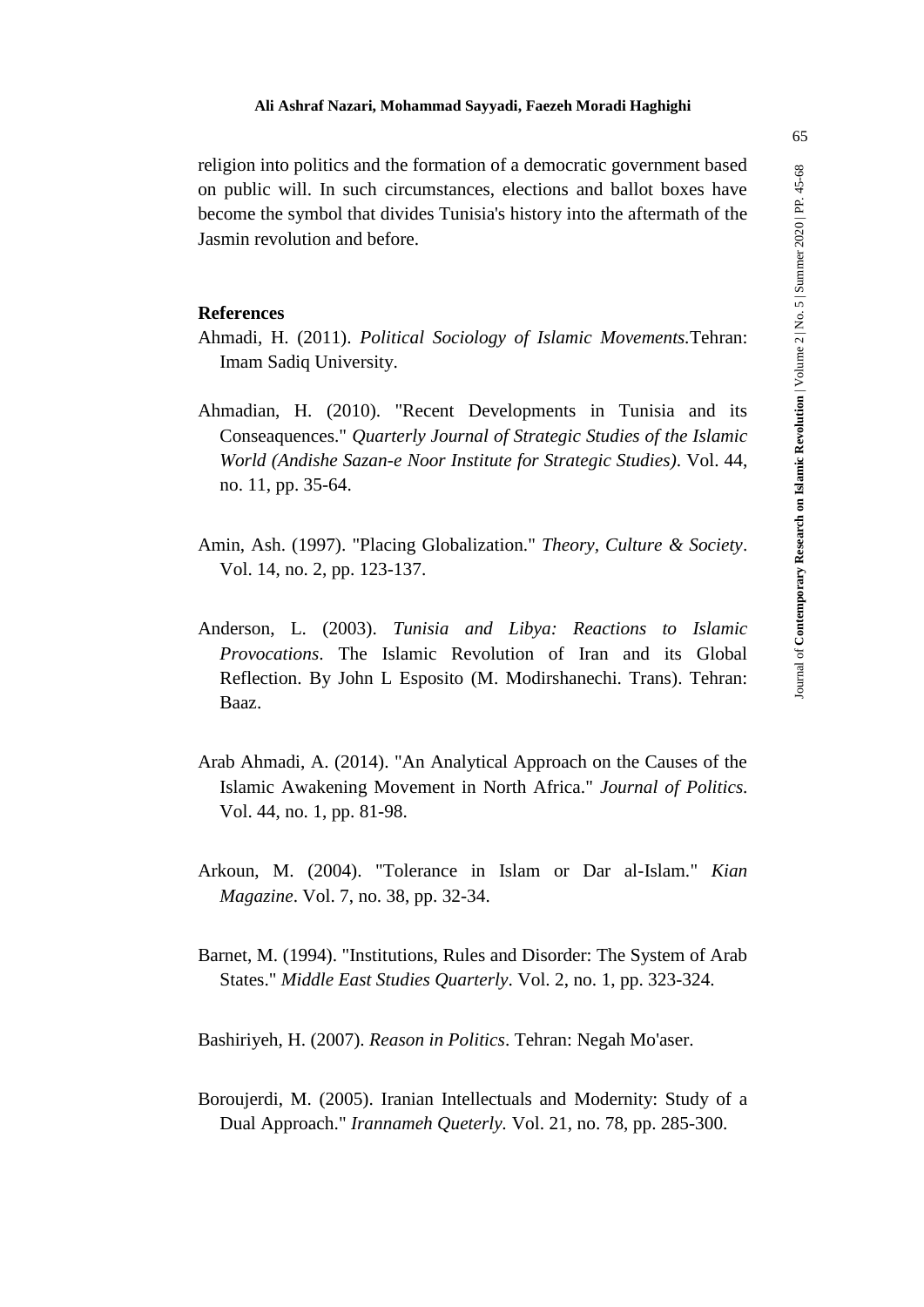Constituition of Tunisia*.* (2014). "Islamic Parliament Research Center." *Http://rc.majlis.ir/fa/law/show/133714.*

- Dekmejian, R. (1988). *Islam in Revolution: Fundamentalism in the Arab World.* (H, Ahmadi. Trans). Tehran: Kayhan.
- Dorosti, A. (2001). "Globalization and the Arab Middle East." *Mesbah Journal.* Vol. 10, no. 37, pp. 121-144.
- Eftekhari, A. (2012). *Islamic Awakening: Iranian and Western Considerations*. Tehran: Imam Sadiq University.
- Enayat, H. (2001). *Political Thought in Contemporary Islam.* (B, Khorramshahi. Trans).Tehran: Kharazmi.
- Enhaili, A. (2010). *Tunisia*, *Guide to Islamist Movements*, (B Rubin; F Petrelli. Trans). New York: M.E.Sharpe.
- Esposito, JL; Wall, J. (1992). *Contemporary Islamic Movments (Islam and Democracy)*. (S, Ahmadvand. Trans). Tehran: Ney.
- Ghavam, A. (2009). *The Challenges of Political Development.* Fourth. Tehran: Ghoomes Publishing Company.
- Ghorbani Sheikhneshin, A. (2012). "The Geopolitical Impact of Middle East Movements in the Islamic World." *Islamic Awakening; Philosophicla Foundations and Islamic Pragmagmatism*. By Mehdi Zolfaghari. Tehran: Imam Sadiq University.
- Haji Yousefi, A; Shahriar, F. (2012). "Understanding 2011 Middle East Events Based on Conceptual-Theoretical Founfation." *Strategic Studies Quarterly*. Vol. 1, no. 15, pp. 7-36.
- Harringan, J; Tilley, H. (2011).*Globalisation, Democratisation and Radicalisation in the Arab World*. UK: Palgrave Macmillan.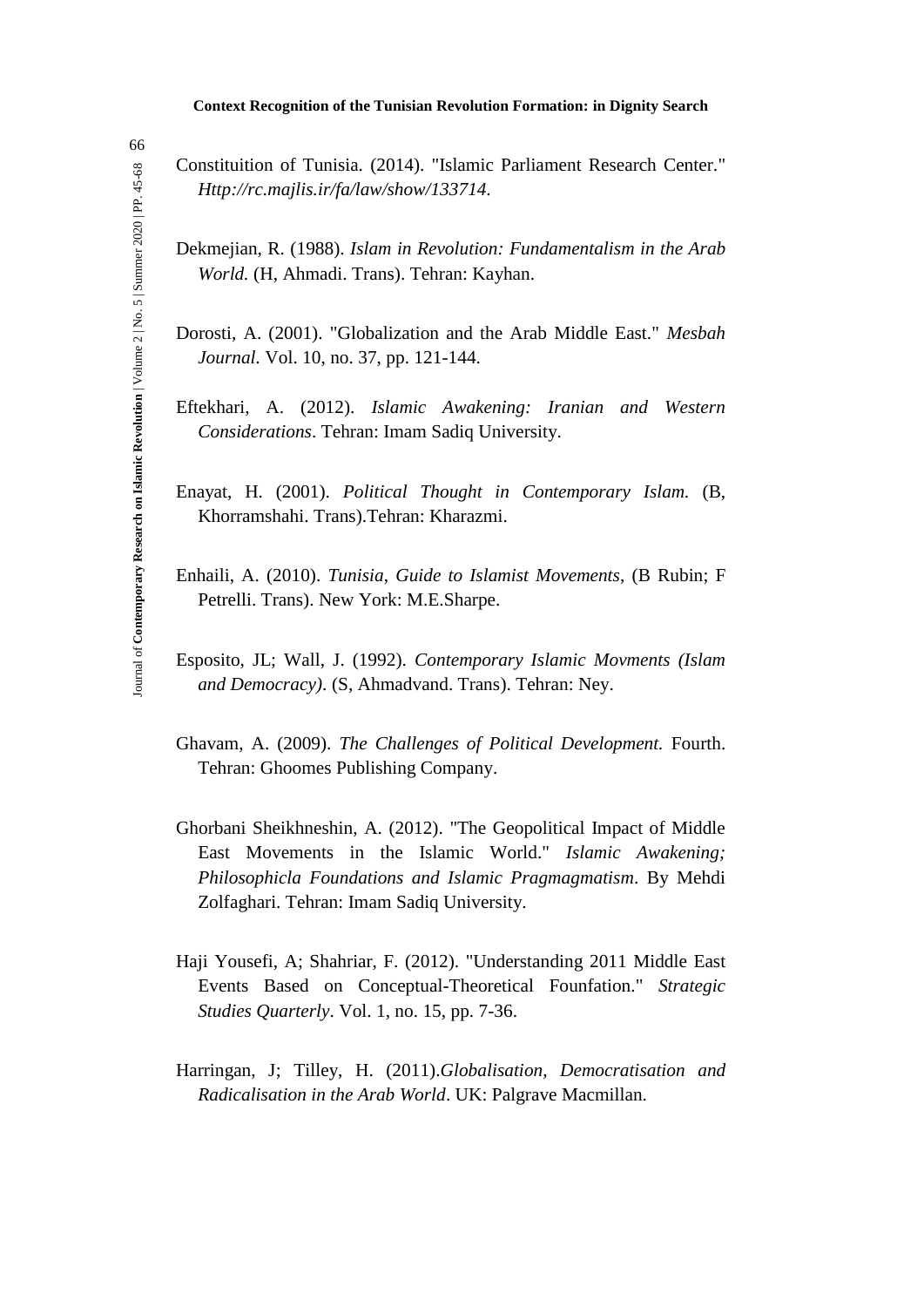- Held, D. (1995). *Democracy and Global Order: from the Modern State to Cosmopolitan Governance.* Cambridge: Polity Press.
- Hunter, S. (2004). *Modernization and Democratization in The Muslim World.* Wachington D.C: Center for Strategic and International Studies, 25.

 $-$  (2001). The Future of Islam and The West. (H, Majd. Trans). Tehran: Farzan Rooz.

- Huntington, S. (2007). *Political Order in Changing Societies.* (M, Salasi. Trans). Tehran: Elm Publication.
- Martin, L. (2010). *The New Face of Security in the Middle East*. (Gh. Nasri. Trans). Tehran: Imam Sadiq University.
- Mirtorabi, S. (2012). *Islamic Awakening and Political Economy of Oil in the Middle East.* Tehran: Imam Sadiq University.
- Nash, K. (2009). *Contemporary Political Sociology: Globalization, Politics and Power*. (M, Delforouz. Trans). Tehran: Kavir.
- Nasri, G. (2011). "A Theoretical Reflection on the Nature and Trend of Change in the Arab World." *Strategic Studies Quarterly.* Vol. 52, no 14, pp. 7-45.
- Niakoui, A. (2011). "Recent Developments in the Middle East and North Africa: Different Roots and Consequences." *Journal of Foreign Relations*. Vol. 4, no. 3, pp. 239-276.
- Nifar, A. (2014). A Testimony on the Years of Establishment. *Political Islam in Tunisia: from Ben Ali's Iron Fist to the Jasmine Revolution*. (M, Esmaili; M, Avazpour. Trans). Tehran: Imam Sadiq University.
- Petras, J. (2011). *Roots of the Arab Revolts and Premature Celebrations. Http://Petras.lahaine.org*.

Journal of **Contemporary Research on Islamic Revolution** | Volume 2 | No. 5 | Summer 2020 | PP. 45-

Journal of Contemporary Research on Islamic Revolution | Volume 2 | No. 5 | Summer 2020 | PP. 45-68